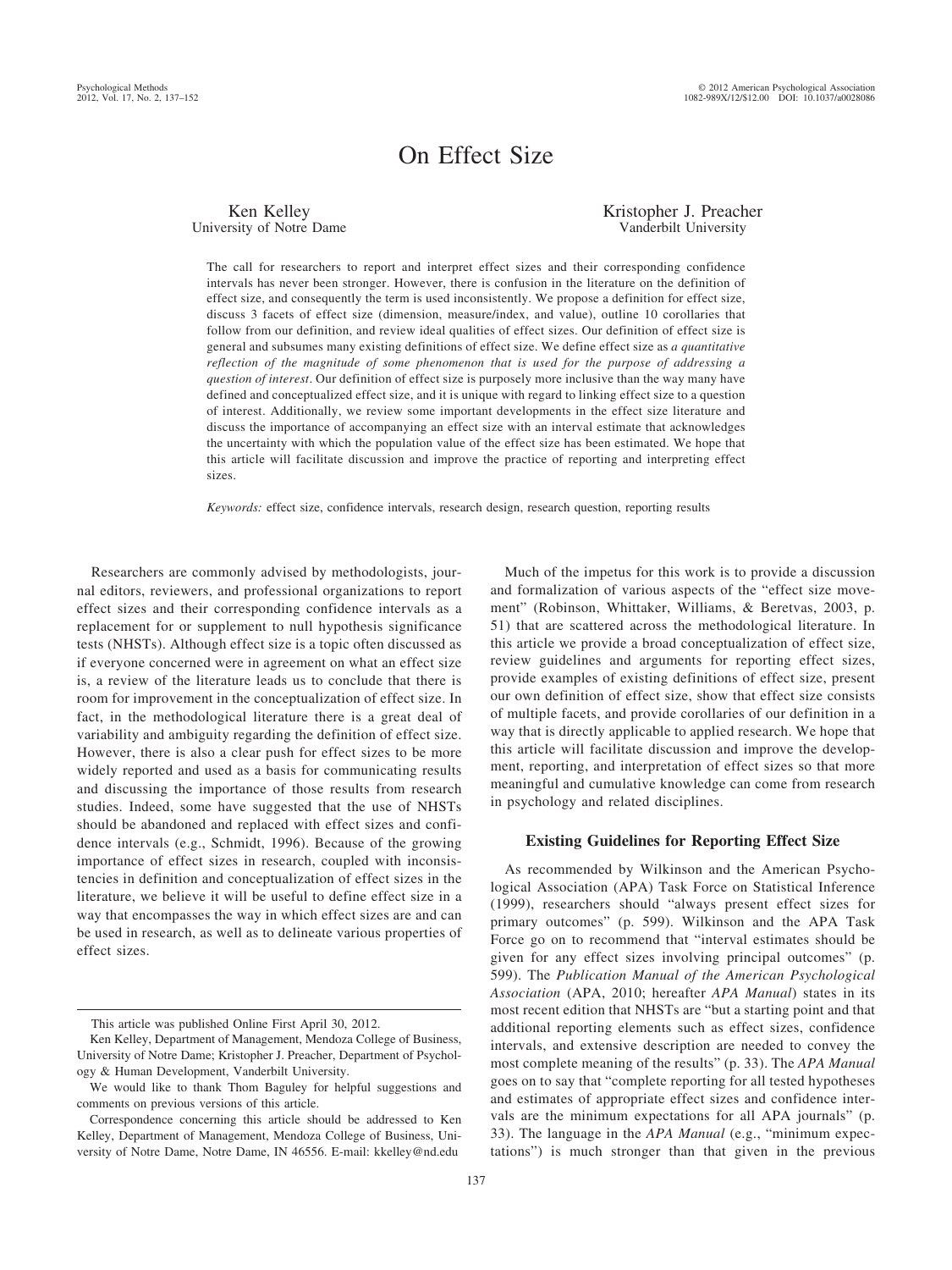edition (APA, 2001), which was not as clear at conveying the importance of reporting effect sizes (e.g., Section  $1.10$ ).<sup>1</sup>

Besides the APA, other organizations have stated officially the importance of effect sizes. The American Educational Research Association's (AERA) *Standards for Reporting on Empirical Social Science Research in AERA Publications* (Task Force on Reporting of Research Methods in AERA Publications, 2006) states that "an index of the quantitative relation between variables" (i.e., an effect size) and "an indication of the uncertainty of that index of effect" (e.g., a confidence interval) should be included when reporting statistical results (p. 10). The Society for Industrial and Organizational Psychology (SIOP, 2003) has stated policies regarding personnel selection in its *Principles for the Validation and Use of Personnel Selection Procedures*. The SIOP policy on personnel selection states that "the analysis should provide information about effect sizes and the statistical significance or confidence associated with predictor– criterion relationships" (p. 19). Additionally, the National Center for Education Statistics (NCES, 2002), which is the principal statistical agency within the U.S. Department of Education, has published a set of statistical guidelines in the *NCES Statistical Standards*. The *NCES Statistical Standards* is "intended for use by NCES staff and contractors to guide them in their data collection, analysis, and dissemination activities" (p. 1). The *NCES Statistical Standards* states that

when the results of an analysis are statistically significant, it is useful to consider the substantive interpretation of the size of the effect. For this purpose, the observed difference can be converted into an effect size to allow the interpretation of the size of the difference. (Section 5-1)

Editors of several journals in psychology and related disciplines have made explicit their commitment to requiring effect sizes to be reported. For example, *Educational and Psychological Measurement*, an early adopter of strong language regarding effect sizes, states that "authors reporting statistical significance will be *required* to report and interpret effect sizes" (B. Thompson, 1994, p. 845; italics in original). *Educational and Psychological Measurement* is largely a methodological journal, so it would be understandable if its policies differed from those of more substantively oriented journals. However, many substantive journals have similar policies. For example, a *Journal of Applied Psychology* editorial states that

if an author decides not to present an effect size estimate along with the outcome of a significance test, [the editor] will ask the author to provide specific justification for why effect sizes are not reported. So far, [the editor has] not heard a good argument against presenting effect sizes. (Murphy, 1997, p. 4)

Similarly, a *Journal of Consulting and Clinical Psychology* editorial states that "evaluations of the outcomes of psychological treatments are favorably enhanced when the published report includes not only statistical significance and the required effect size but also a consideration of clinical significance" (Kendall, 1997, p. 3). The author guidelines for *Psychological Science* regarding statistics begins "effect sizes should accompany major results" and does not mention NHSTs (Association for Psychological Science, 2011). Many more journals have stated as policy their strong preference or requirement for effect sizes to be reported (Vacha-Haase & Thompson, 2004, noted that, at the time, 23 journals had such policies; a partial list is provided in Fidler & Thompson, 2001).

Issues of effect size reach beyond psychology, education, and management. The International Committee of Medical Journal Editors' (2007) *Uniform Requirements for Manuscripts Submitted to Biomedical Journals: Writing and Editing for Biomedical Publication* illustrates biomedical editors' preference for the use of effect sizes and confidence intervals:

When possible, quantify findings and present them with appropriate indicators of measurement error or uncertainty (such as confidence intervals). Avoid relying solely on statistical hypothesis testing, such as the use of P values, which fails to convey important information about effect size. (Section IV.A.6.c)

Additionally, the Consolidated Standards of Reporting Trials (Schulz, Altman, & Moher, 2010, Items 17a and 17b) and the Transparent Reporting of Evaluations with Nonrandomized Designs (Des Jarlais, Lyles, Crepaz, & the TREND Group, 2004, Item 17) both state that effect sizes and confidence intervals should be reported for primary and secondary outcomes. Clearly, there is growing recognition of the importance of reporting effect sizes along with confidence intervals for interpreting and communicating the magnitude of an effect and discussing its importance.

#### **Existing Definitions of Effect Size**

Even with the importance of effect size in modern research, there are different and conflicting definitions of effect size in the literature. Nakagawa and Cuthill (2007) discuss how effect size can mean (a) "a statistic which estimates the magnitude of an effect" (e.g., *r*), (b) "the actual values calculated from certain effect statistics" (e.g.,  $r = .3$ ), or (c) "a relevant interpretation of an estimated magnitude of an effect from the effect statistics" (e.g., "medium"; p. 593). Because effect size is used in three entirely different ways, it can be problematic to know precisely what is meant by the term *effect size*. Later, we provide terms to clearly distinguish the first two uses of effect size documented by Nakagawa and Cuthill. The third way Nakagawa and Cuthill document that the term effect size is used, namely, as a qualitative interpretation of a quantitative value, is generally problematic and is an issue we discuss later. Notice that effect is used in each of the three meanings of effect size discussed by Nakagawa and Cuthill, which is an illustration of the difficulty of discussing effect sizes in a way separated from the word effect. We will not define effect size with the term effect in the definition, or size, so as to avoid defining effect size with one of its two root words.

Effect size is often linked to the idea of substantive significance (e.g., practical, clinical, medical, or managerial importance), which can be understood to be the degree to which interested parties (scientists, practitioners, politicians, managers, consumers, decision makers, the public at large, etc.) would consider a finding important and worthy of attention and possibly action. *Substantive*

<sup>1</sup> The previous (fifth) edition of the *APA Manual* (APA, 2001) did state that confidence intervals "can be an extremely effective way of reporting results" (p. 22) and that researchers should "provide the reader not only with information about statistical significance but also with enough information to assess the magnitude of the observed effect or relationship" (p. 26).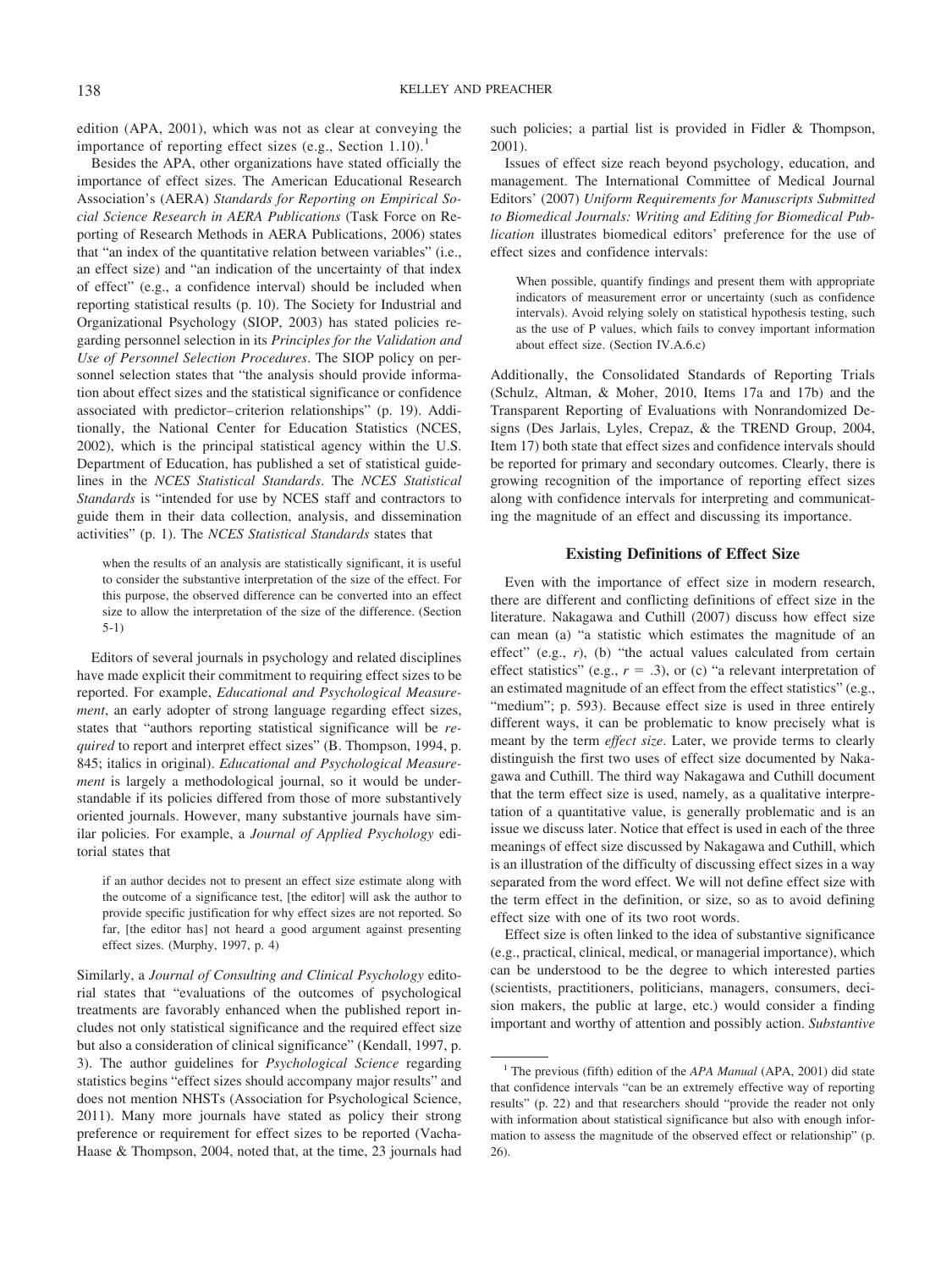*significance* is context specific and can mean different things to different parties in different situations. The idea of substantive significance is more subjective than *statistical significance*, which has a highly objective meaning (i.e., obtaining a *p* value less than the specified Type I error rate).<sup>2</sup> Although objective, Aiken (1994, p. 857) reminds us that even a small *p* value need not imply substantive significance.

Contrary to conventional wisdom, what may seem like a trivial effect size can translate into a substantively important finding. Rosenthal and Rubin (1982) and Abelson (1985) provide illustrations of how what some may regard as a trivial effect size can translate into substantive significance. Consider the Physicians' Health Study. The Data Monitoring Board recommended early termination of this randomized study because a "statistically extreme beneficial effect on nonfatal and fatal myocardial infarction had been found" (Steering Committee of the Physicians' Health Study Research Group, 1988, p. 262). This "statistically extreme" effect can be translated into a product–moment correlation coefficient of the dichotomous explanatory variable (group membership) and outcome (myocardial infarction or not) of .0337, which, when squared to obtained the proportion of explained variance, is only .0011 (e.g., Rosenthal, 1994). However, another way to interpret the results is that the physicians not assigned to the aspirin group had a 1.82 times higher odds of having a heart attack  $(i.e., [189/11,034] / [104/11,037] = 1.82$ ; Steering Committee of the Physicians' Health Study Research Group, 1988). This is, by all accounts, an important finding with much practical importance.

Kirk (1996) reviews the idea of substantive significance and uses the term *effect magnitude* for supplementary measures to accompany NHSTs, in which "measures of effect size" was a special case of effect magnitude relating specifically to standardized mean differences (pp. 748 –749). Kazis, Anderson, and Meenan (1989) describe effect size as "a standardized measure of change in a group or a difference in changes between two groups" (p. S180). Olejnik and Algina (2003) define an effect size measure as "a standardized index" that "estimates a parameter that is independent of sample size and quantifies the magnitude of the difference between populations or the relationship between explanatory and response variables" (p. 434). One of the ways in which *NCES Statistical Standards* (NCES, 2002) defines effect size is "standardized magnitude of the effect" (p. 131). We believe that these definitions of effect size are too narrow, as they exclude many measures that we believe are effect sizes. However, Kirk's "effect magnitude" is more encompassing and is consistent with our broad conceptualization of effect size, which we discuss momentarily. Like Grissom and Kim (2005), who note "effect size . . . is not synonymous with practical significance," we believe that "knowledge of a result's effect size can inform a judgment about practical significance" (p. 4).

Effect size has often been defined relative to the value of the null hypothesis for a corresponding NHST (Berry & Mielke, 2002; Henson, 2006; Kirk, 1996, 2002). Grissom and Kim (2005) state that "we use the label effect size for measures of the degree to which results differ from what is implied for them by a typical null hypothesis" (p. 4). An updated edition of the Grissom and Kim work states that "whereas a test of statistical significance is traditionally used to provide evidence (attained *p* level) that a null hypothesis is wrong, an effect size (ES) measures the degree to which such a null hypothesis is wrong (if it is wrong)" (Grissom &

Kim, 2012, p. 5). The second way that the *NCES Statistical Standards* (NCES, 2002) defines effect size is the "the departure from the null hypothesis" (p. 131). Similarly, one of the ways that Cohen (1988) defined effect size is "the degree to which the null hypothesis is false." Vacha-Haase and Thompson (2004) define effect size as a "statistic that quantifies the degree to which sample results diverge from the expectations . . . specified in the null hypothesis" (p. 473). Similarly, B. Thompson (2004) states that "effect sizes quantify by *how much* [emphasis in original] sample results diverge from the null hypothesis" (p. 608), and Creswell (2008) states that "the calculation of effect size varies for different statistical tests" (p. 167), both of which link effect size to an NHST. We believe that linking the definition of effect size to NHSTs is something that should be avoided, as effect sizes and NHSTs represent fundamentally different ways of using data to make inferences. Furthermore, for the same set of data, the effect size calculated would be dependent on the null value specified by a researcher. For example, if a null value of the population correlation coefficient were specified at a value of .10 by one researcher and 0.00 by another, for an obtained value of the correlation coefficient of .20, one researcher's effect size is .10, whereas the other's is .20. Defining an effect size relative to the null hypothesis specified in an NHST suffers from a fundamental problem in that each researcher could report a different effect size for the same phenomenon in the same data set.

As noted, one way that Cohen (1988) defined effect size was tied to an NHST. Another way that Cohen defined effect size was the "degree to which the phenomenon is present in the population" (p. 9). Conversely, Vacha-Haase and Thompson (2004) confine their definition of effect size to "sample results" (p. 473). We see that wedding the definition of effect size to either a population or a sample is overly limiting, because generally it is useful to conceptualize a population effect size as well as an effect size in a sample (i.e., both sample values and population values of effect sizes exist).

Sometimes effect size is defined specifically with respect to an independent or dependent variable, and sometimes both. For example, Miller (2007) describes an effect size as "a measure of how strong the relation is between the independent and dependent variable" (p. 147), and Vaske, Gliner, and Morgan (2002) define effect size as "the strength of the relationship between the independent variable and the dependent variable" (2002, p. 290). Similarly, Peyton's (2005) definition of effect size is "the magnitude of the impact of treatment on an outcome measure" (p. 186). We believe that these definitions are useful but unnecessarily narrow.

Rather than provide a formal definition of effect size, some works use a definition-by-example approach (e.g., P. D. Ellis, 2010, Chapter 1; Rosenthal, 1994). We believe that defining a term by providing examples is generally not the ideal way to articulate the full scope of the term. Although such an approach may provide representative examples, there may be ambiguity when attempting to generalize beyond the specific examples given. We believe that

<sup>2</sup> There is an element of arbitrariness in selecting the Type I error rate. Although a Type I error rate of .05 may be the modal value used in psychology and related disciplines, the value of .05 is itself simply an arbitrary convention.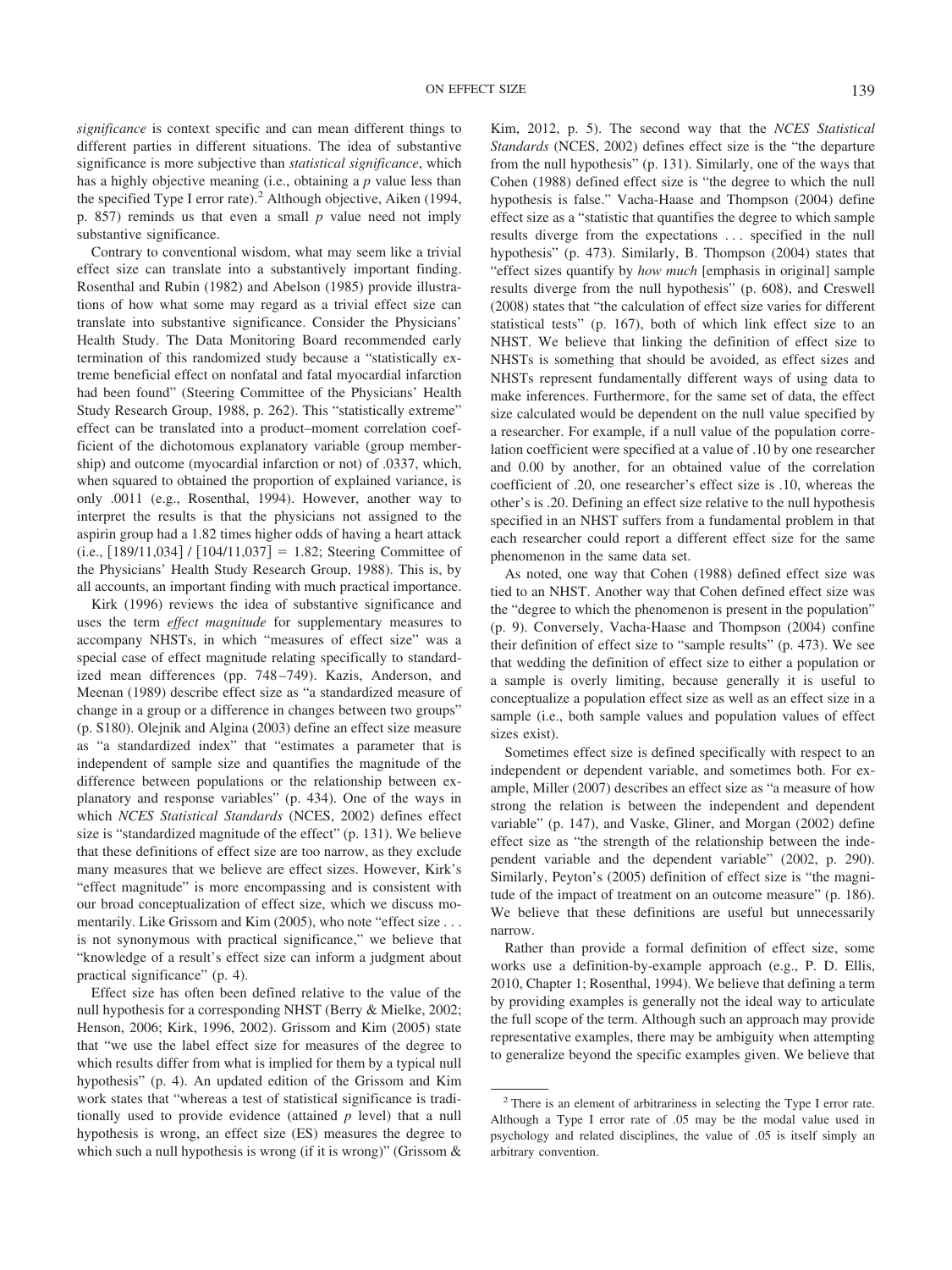definition-by-example approaches to defining effect size fail to convey the rich variety of types of effect sizes that exist.

There is a wide range of restrictive definitions of effect size in the literature. We see the multitude of restrictive definitions as a hindrance to the increased use of effect sizes. Although a great deal of emphasis has been placed on using effect sizes to facilitate interpretation of the results of empirical research, many researchers rely on the results of NHSTs to come to research conclusions. Due to the limitations, inconsistencies, and various issues outlined thus far, we believe that the time is right to offer a general definition of effect size and delineate various properties of effect size. We hope our discussion will provide a general framework for discussions of effect sizes, assist in understanding the importance of linking questions of interest to effect sizes, and help researchers better communicate the magnitude of findings in rigorous and useful ways, which we believe will ultimately facilitate a more cumulative science.

## **A Definition of Effect Size**

Before defining effect size, we first define *effect* and *size* in the present context. In a research context, we define *effect* as *a quantitative reflection of a phenomenon* and *size* as *the magnitude of something*. Using effect and size as core components, with consideration of how research is reported and interpreted, leads to our definition: *Effect size* is defined as *a quantitative reflection of the magnitude of some phenomenon that is used for the purpose of addressing a question of interest*. Our definition of effect size is more than the combination of *effect* and *size*, as our definition depends explicitly on addressing a research question of interest. The question of interest might refer to central tendency, variability, association, difference, odds, rate, duration, discrepancy, proportionality, superiority, or degree of fit or misfit, among others (cf. Preacher & Kelley, 2011). Our definition of effect size is intentionally more inclusive than the ways in which many others have previously defined or conceptualized effect size.

We believe that effect size is necessarily tied to a question of interest, and we regard this aspect of our definition to be very important. An estimated effect size is a statistic, whereas a population effect size is a parameter. However, a statistic or parameter is not necessarily an effect size. One might then ask, What is the difference between an effect size and a statistic (or parameter)? We regard the difference between a statistic (or parameter) and an effect size to be a function of its purpose: *An effect size is a statistic (or parameter) with a purpose, which is to quantify some phenomenon that addresses a question of interest*.

In some cases, what will be classified as an effect size in one study may not be classified as an effect size in another study. The idea of an effect size being a statistic (or parameter) with a purpose is the reason why reporting effect size is so often suggested or even required when discussing the results of a study. That is, effect sizes are used for the purpose of conveying the magnitude of some phenomenon, where that phenomenon is explicitly linked to some research question. For example, in some contexts, a regression coefficient's only purpose is to make an objective prediction of a criterion variable from a set of regressors in an automated fashion. In such situations the particular value of a regression coefficient may not be of interest—rather, it is simply used in an automated prediction equation. However, in other situations a regression coefficient is used to quantify the linear relation between a regressor and a criterion variable when holding other regressors constant in an effort to convey the strength of the relationship. The former example need not be regarded as an effect size because it is not literally addressing a question of interest (rather, it is used for automated prediction), but the latter use is explicitly addressing a question of interest (i.e., the strength of the relationship). When used as part of an automated prediction, for example, its value may never be of interest in and of itself—it is simply treated as a part of an algorithmic method of reaching a prediction. This is a completely different use than when the size of the regression coefficient is explicitly of interest to address a research question.

What about a proportion from a random sample—is it an effect size or "just" a statistic? The answer from the previous discussion implies that it depends on its purpose and on whether or not it addresses a research question. Consider the description of a particular firm, where the proportion of women in managerial roles can be regarded simply as a description of what is true: "Women hold 12% of the managerial roles at the firm." However, the proportion of women in managerial roles can also be regarded as an effect size, as it represents the magnitude of some phenomenon for a question of interest. This effect size could be used as a comparison to the proportion of women in managerial positions in other firms of similar scope, as an impetus to better investigate why it is such a small proportion, or as a reflection of a collection of factors inhibiting women from promotion to managerial roles, among other uses. Thus, even a statistic as simple as a proportion can be used not only as a description of what exists in a data set, but to address a particular research question. Many other examples could be provided, but the idea is that an effect size addresses a question of interest.

Notice that our definition is not wedded to any particular null hypothesis or NHST. In fact, we believe that linking the definition of effect size to a null hypothesis or NHST should be avoided because effect size and null hypotheses represent two fundamentally different ways of using data. Although the move to a more effect-size-based literature, it could be argued, is motivated by a move away from NHSTs (Robinson et al., 2003), our purpose is not to disparage null hypothesis significance testing or the framework in general. Rather, we believe it is important to note the conceptual independence of effect sizes and NHSTs. However, if a connection must be made between effect sizes and NHSTs, it is that NHSTs are dependent on effect size, not the reverse, as NHSTs involve testing whether a population effect size differs from some stated null value. Effect size itself need not invoke a null hypothesis or an NHST in order for it to be used as a way to express the size of an effect, but it should always be accompanied with a confidence interval to explicitly show the uncertainty associated with the estimate.

Regarding definitions that link effect size to the dependent variable, sometimes there is no clear distinction between independent and dependent variables. For example, the correlation coefficient between two variables can be of interest even if one variable is not treated as a predictor of the other (e.g., the correlation between two independent variables in the context of multiple regression). In such a situation the correlation may be of interest to assess collinearity, which can affect statistical power and accuracy of parameter estimation. The correlation coefficient also extends to a multivariate effect size in canonical correlation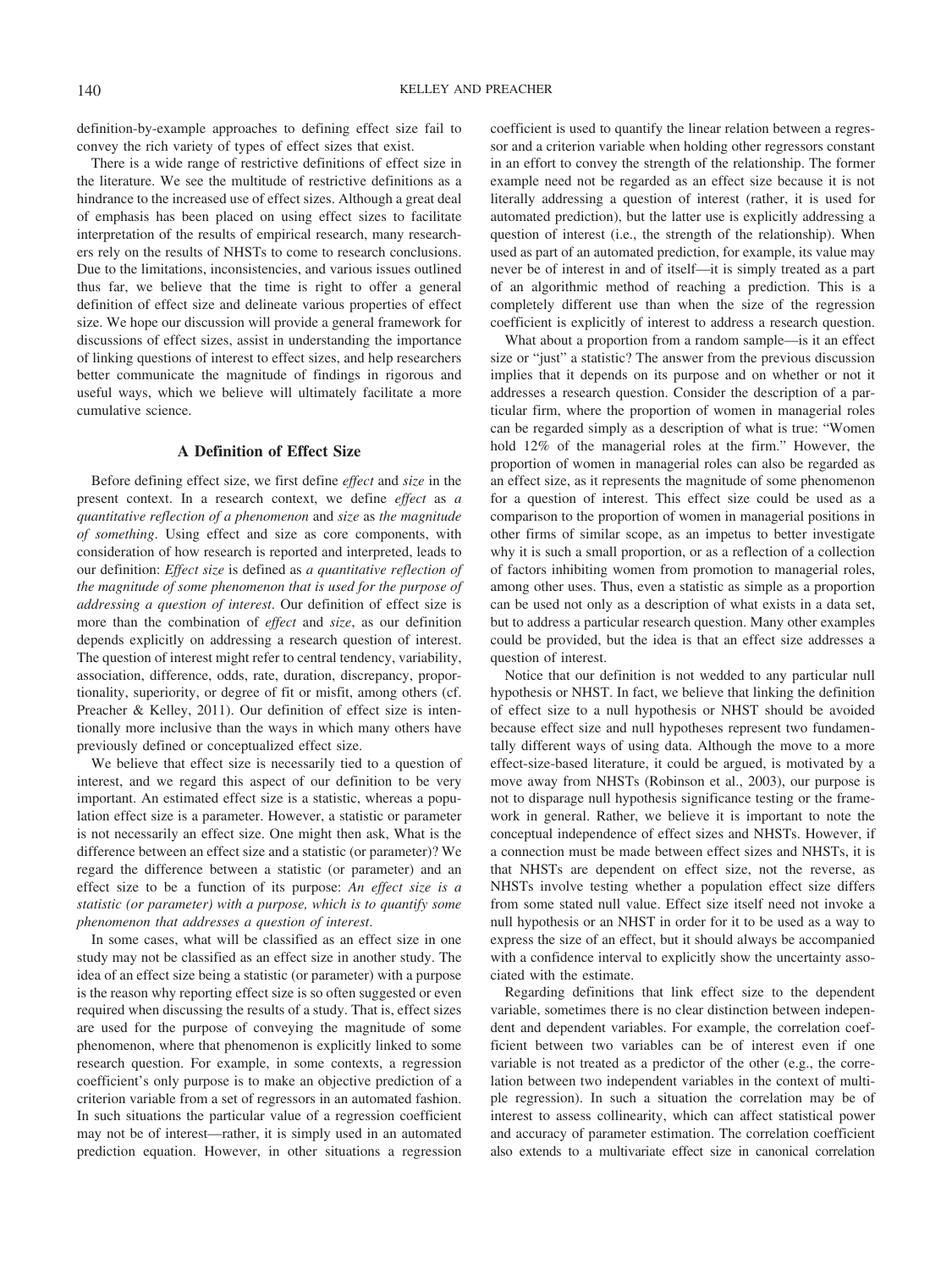analysis, where there may be several variables in each of two sets, and linear composites of the sets are correlated. Also, for evaluating fit or misfit in a structural equation modeling context, often the discrepancy between observed and model-implied covariances for an entire model is evaluated, and it is difficult to conceptualize this situation in independent– dependent variable terms.

Although it is more general than many definitions of effect size, there is support for our broadly conceptualized definition of effect size. For example, Fidler, Thomason, Cumming, Finch, and Leeman (2004) review the ways in which confidence intervals and effect sizes are used and reported in research. In a section titled "Effect Sizes," Fidler et al. note the type of effect sizes they coded as part of their study. They state that "we coded any effect size measures" and go on to list more than 12 specific types of effect size measures, including means, odds ratios, percentages, proportions, and explained variance statistics. Additionally, as noted previously, one way that Cohen (1988, p. 9) defined effect size was the "degree to which the phenomenon is present in the population." Although Cohen's definition may implicitly invoke a null hypothesis of zero, the generality of the definition speaks to a broad conceptualization of effect size, albeit only in the context of the population.

#### **The Facets of Effect Size**

Within the context of effect size, we have identified three facets that are important to delineate. By "facet," we mean a particular aspect of effect size that corresponds to how the term is used. Similar to how Nakagawa and Cuthill (2007) discuss three meanings of effect size, we formalize three facets to how we conceptualize effect size. The first facet of effect size addresses the type of information of interest; the second facet is the operationalization of the effect size via the equation that links the data, statistics, or parameters to the effect size; and the third facet is the particular value of the effect size. More formally, the facets are *effect size dimension*, *effect size measure/index*, and *effect size value*, each of which is defined below, with examples illustrating the meaning of each of the facets.

## **Facet 1: Effect Size Dimension**

In physics, dimensions are regarded as generalized units (Carman, 1969; B. Ellis, 1966, p. 142; Ipsen, 1960, Section 3.6). The basic idea of a dimension is that it identifies an abstraction of the variable of interest, but not the units with which the abstraction will be measured. Example dimensions in physics are length, weight, density, force, and energy. A dimension can be operationalized in different units (e.g., the dimension of distance can be operationalized in units of millimeters, inches, miles, or lightyears, among others).

*Effect size dimension* is an abstraction of a quantifiable quality in a generalized way that does not have a particular unit. An example of an effect size dimension is variability, which can be operationalized in units of variance, standard deviation, range, interquartile range, etc. Notice that the effect size dimension of variability is itself not a specific unit; rather, it is an abstraction related to the degree to which values differ—variability is thus a quality that will be quantified in some way. Momentarily we

discuss effect size measure, which is the way in which the effect size dimension is operationalized in a particular context.

Consider effect size dimension in an applied context. Suppose interest concerns the relationship between two variables. The dimension of relatedness (or some similar term that describes the dimension) can be operationalized in the form of a correlation coefficient, covariance, regression coefficient, among others. The dimension of relatedness is the abstract concept and not any particular operationalization of the dimension. That is, the effect size dimension provides the general idea (i.e., abstraction) of the way in which the question will be addressed. Momentarily (in Corollary 3 in the next section) we discuss how dimensions are formalized in the effect size context.

#### **Facet 2: Effect Size Measure**

*Effect size measure*, or synonymously *effect size index*, is a named expression that maps data, statistics, or parameters onto a quantity that represents the magnitude of some phenomenon. That is, it is the equation that defines the particular implementation of the effect size dimension or dimensions of interest. For example, an effect size measure used to operationalize the effect size dimension of separation between two group means is the standardized mean difference, which is defined as

$$
d = \frac{\bar{X}_1 - \bar{X}_2}{s_{\text{pooled}}},
$$

where  $\bar{X}_i$  denotes the mean of the *j*th group (*j* = 1,2) and  $s_{\text{pooled}}$  is the square root of the unbiased estimate of the within-group variance (i.e., the square root of the mean squared error). That is, the effect size measure is the above-noted equation that maps the statistics onto the particular effect size.

Another example of an effect size measure is the root-meansquare error of approximation (RMSEA, or  $\hat{\epsilon}$ ), which is an operationalization of the estimated effect size dimension of model fit, specifically in the context of structural equation models (other such effect size measures are the normed fit index, the goodnessof-fit index, adjusted goodness-of-fit index, and Tucker–Lewis index). The effect size measure of the RMSEA is defined as

$$
\hat{\epsilon} = \sqrt{\max \left\{0, \frac{\hat{F}_0}{\nu}\right\}},
$$

where  $\hat{F}_0$  is the estimate of the population maximum likelihood discrepancy function and *v* is the number of degrees of freedom. Each such effect size measure of model misfit has its own implementation. The idea of the effect size index is that it represents a very precise way in which the data, statistics, or parameters are used to implement a particular effect size dimension in order to address some question of interest.

## **Facet 3: Effect Size Value**

When an effect size measure is applied to data, statistics, or parameters, a real number results that we term the *effect size value*. This value is the realization of a particular effect size measure, that itself was a particular operationalization of an effect size dimension. The effect size value is literally the magnitude of some phenomenon as discerned from the data, statistics, or parameters.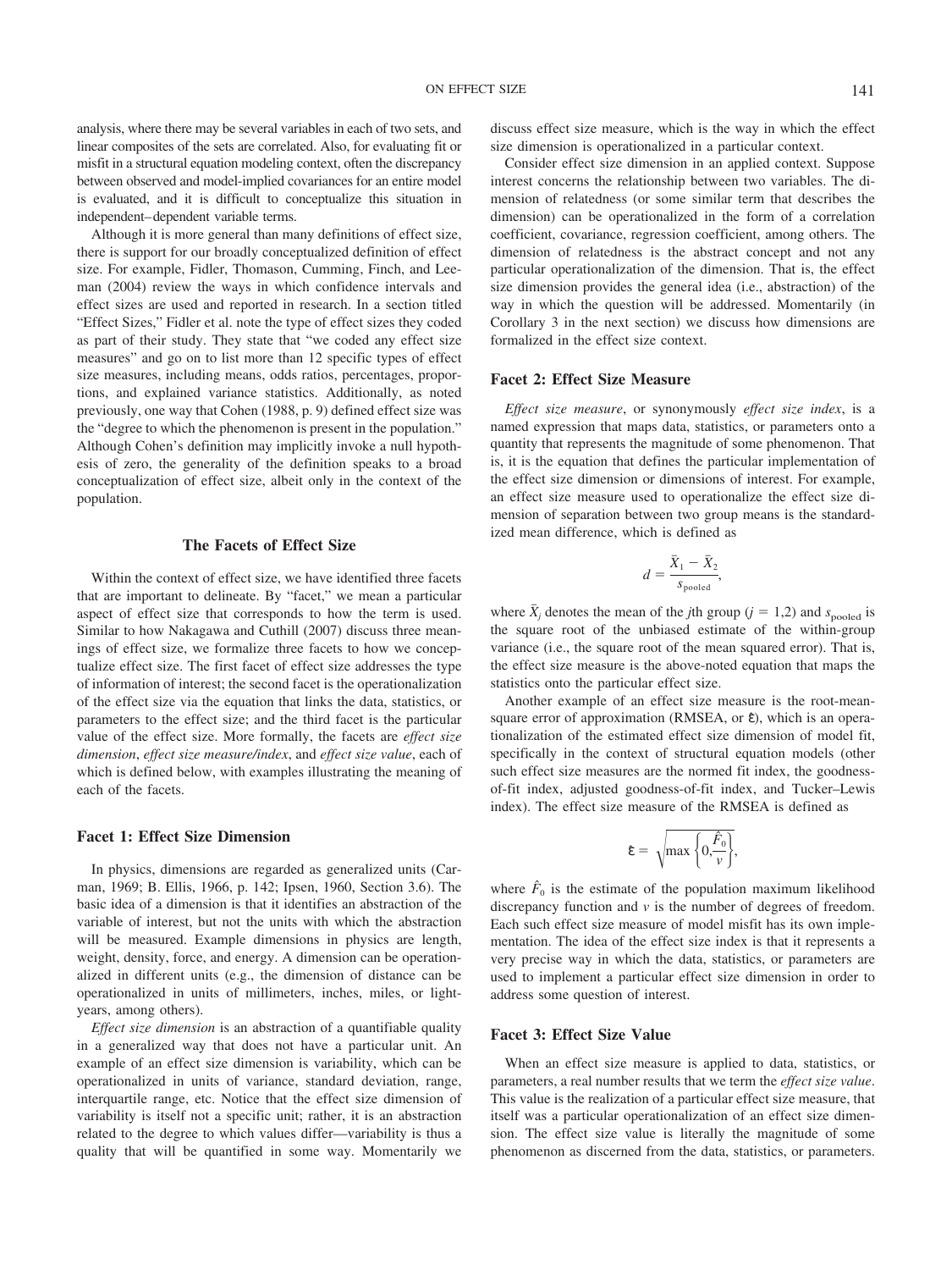For example, the effect size value obtained for the effect size measure "the standardized difference between means" that operationalized the "separation between two group means" in a particular study may be  $d = 0.70$ . The value of 0.70 is a real number that results from applying data, statistics, or parameters to an effect size measure (i.e., an equation or algorithm) that operationalizes a particular effect size dimension (i.e., a generalized abstraction). Another example of an effect size value is the value observed for the misfit between the theoretical model and a data set, such as  $\hat{\epsilon} = .0375.$ 

Each of the three facets of effect size (i.e., effect size dimension, effect size measure, and effect size value) will be referred to simply as "effect size" in different contexts. This generally poses no problem in practice, as the context in which the term *effect size* is used will usually provide clarification to determine the particular facet (i.e., if it refers to effect size dimension, an effect size measure, or effect size value) being referenced. However, for any effect size value to make sense, the specific effect size measure necessarily needs to be clearly stated. Stating an effect size dimension and then providing an effect size value does not convey how the effect size dimension was implemented; that is, the particular effect size measure is unknown (or at least ambiguous). For example, stating that "the relationship between  $X_1$  and  $Y$  is .7" is not sufficient, because the .7 value could be an unstandardized regression coefficient, a standardized regression coefficient, a coefficient from a regression analysis in which only the regressors (and not *Y*) are standardized, or some type of correlation coefficient (e.g., partial or otherwise). As is discernible from our definition of effect size dimension, it is a more general term that speaks to the type of effect size that is of interest, whereas effect size measure is very specific regarding the way in which effect size is operationalized. Effect size value is then a real number from an expressly stated effect size measure that conveys information about some type of effect size dimension of interest based on data, statistics, or parameters.

#### **Corollaries From the Effect Size Definition**

In this section we discuss 10 corollaries that stem from our definition of effect size, which allows us to clarify various aspects and types of effect sizes. We discuss these corollaries because we believe they will help provide clarity to researchers. However, the failure to discuss a topic as a corollary does not imply that the particular aspect is not a corollary or is in some way unimportant. For each of the corollaries, we provide an overview and examples.

## **1. Effect Sizes Can Represent Sample Values, Population Values, or Theoretical Values**

An effect size obtained from data is a sample value, which is used to estimate the corresponding population value. In many cases the population value is a theoretical value that is unknowable. However, in other cases the population value can be obtainable from perfectly reliable census data. How often "perfectly reliable census data" are available in a particular context, or even if they can be, is not relevant for the corollary. Rather, the idea of the true population value of some effect size existing is the point we want to emphasize. Additionally, theoretical values that may or may not be equal to the sample or population values also exist. For example, a theory might predict that the true correlation coefficient between variables *X* and *Y* is 0.00. The population value may in fact be .10, and the sample value may be .175. The fact that there are three effect size values (i.e., theoretical, population, and sample) poses no particular problems. Of course, whenever the situation is not abundantly clear from the context, the particular type of effect size value (e.g., theoretical, population, and sample) should be clearly noted.

# **2. Effect Sizes Can Quantify Absolutely or Comparatively**

Some effect sizes are absolute in nature, in the sense that the effect size does not require some referent value for its interpretation. Other effect sizes, however, are comparative in nature, in which the interpretation of the effect size does require some referent value or values. The referent values can be from another group, situation, model, or theoretically interesting benchmark, such as the maximum, minimum, or baseline value, among others. Comparative effect sizes are used when there is some explicit comparison that is important to quantify. For example, the number of participants that relapse after taking part in a smoking cessation program is an absolute (referent free) effect size measure. However, the number of participants that relapse after taking part in the smoking cessation program *relative* to the total number of participants (i.e., the proportion of participants that relapse) is a comparative effect size. For another example of a comparative effect size, consider the number needed to treat (NNT) in the context of two groups with binary outcomes (e.g., success or failure). The NNT is "the estimated number of patients who need to be treated with the new treatment rather than the standard treatment for one additional patient to benefit" (Altman, 1998, p. 1309). The number needed to treat is defined as

$$
NNT = 100 \bigg( \frac{1}{p_N - p_S} \bigg),
$$

where  $p_N$  and  $p_S$  are the proportions of participants with successful outcomes in the new and standard treatments, respectively (Altman, 1998).

## **3. Effect Sizes Can Be Dimensionless, Unidimensional, or Multidimensional**

Recall that the first facet of effect size is effect size dimension, which is a generalized abstraction of a unit. Determining the number of dimensions of a particular effect size measure is the basis of this corollary. In physics a dimensional analysis "treats the general forms of equations that describe natural phenomena" (Langhaar, 1951, p. v), so that a variable can be decomposed into its basic dimensions. Another way to conceptualize a dimensional analysis is as "a method by which the variables which characterize a phenomenon may be related" (Ford & Cullmann, 1959, p. 11). In a dimensional analysis, a functional relationship is given that "remains true no matter what the size of the units in terms of which the quantities are measured" (Bridgman, 1922, p. 1). For example, consider the following dimensions, where brackets are used to denote dimension and  $\frac{d}{n}$  means "is dimensionally equal":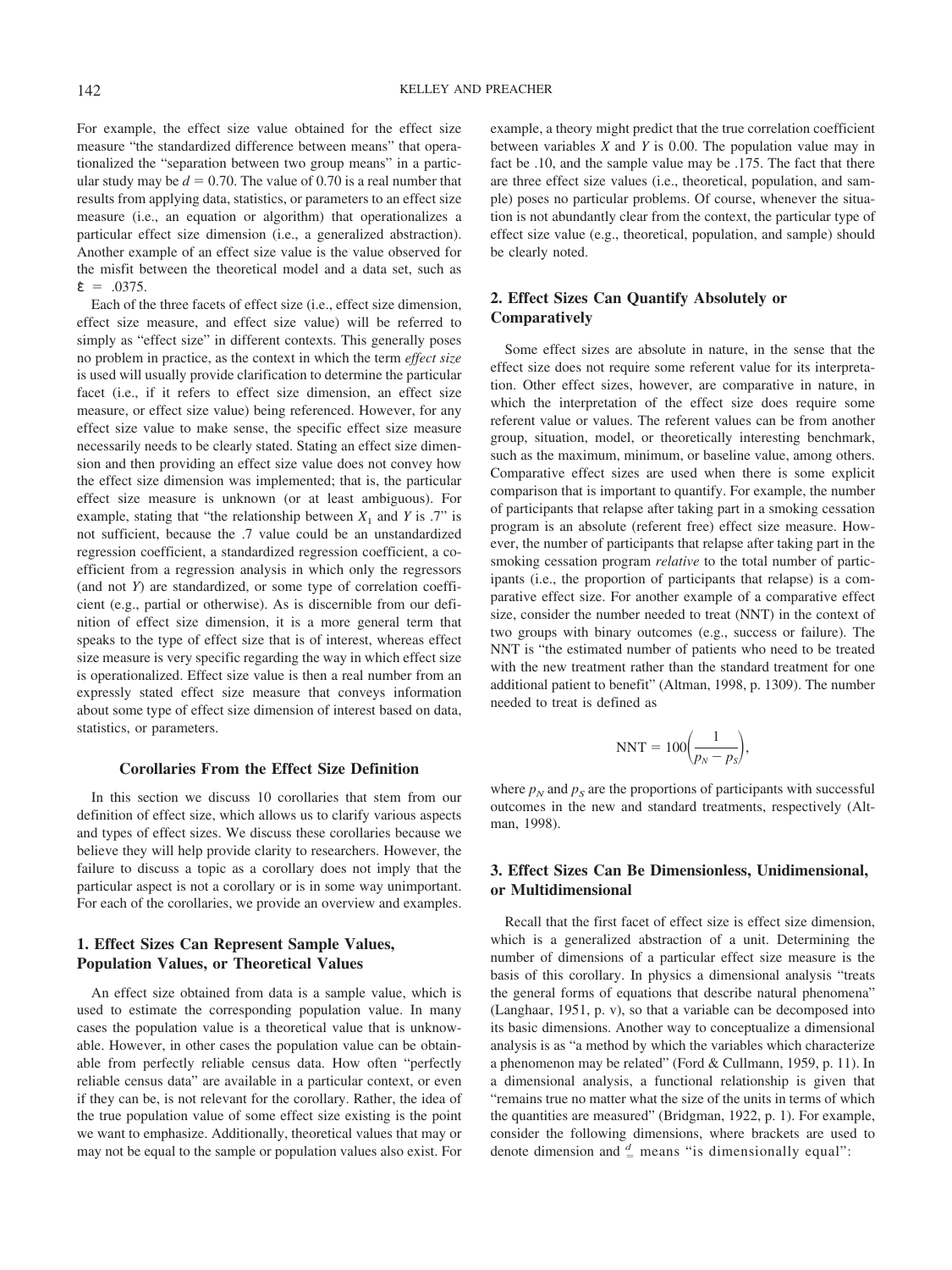-Time *d* -Time, -Length *d* -Length.

The dimensions of [Time] and [Length] are each unidimensional because they do not depend on other abstractions, which is why the left-hand and right-hand sides of the equation are the same, as they cannot be further reduced. When a dimension does not depend on other dimensions, that is, when it is unidimensional and cannot be reduced, it is a fundamental dimension considered to be a basic building block. However, dimensions such as [Velocity] are multidimensional because they are defined in terms of other dimensions:

$$
[\text{Velocity}] = \frac{\text{Length}}{\text{[Time]}}.
$$

Notice here that the left-hand and right-hand sides differ, unlike the case for [Time] and [Length] above, because a multidimensional abstraction (on the left-hand side) is represented as a function of its unidimensional components (on the right-hand side). Multidimensional phenomena, such as [Velocity], are "derived magnitudes" that are obtained in a more complicated way than by comparing the phenomena to a particular unit (e.g., as both [Length] and [Time] are each obtained in the dimensional equation above).

We extend the idea of a dimensional analysis to an effect size context, where an effect size measure is decomposed into its basic dimensions. Dimensional analysis in the effect size context is useful because it allows the number of dimensions of an effect size measure to be determined. As we show, effect size measures can be multidimensional, unidimensional, or dimensionless, which impacts the way in which an effect size can be interpreted. We expect dimensional analyses to be most relevant to methodologists studying various effect sizes that may be appropriate in a particular context. However, applied researchers will also benefit by better understanding the dimensions that combine to form various effect sizes.

Take, for example, the population effect size measure of the mean difference, defined as

$$
\Delta=\mu_1-\mu_2
$$

in the population, where  $\mu_j$  is the population mean for the *j*th group  $(j = 1,2)$ . The effect size value of a mean difference is based on only a single dimension, namely, central tendency. Although there are two instances of central tendency in the effect size measure of  $\Delta$ , there is only one dimension (because those two instances of central tendency are in fact the same dimension). More formally,

$$
[\Delta] \stackrel{d}{=} [\text{Central Tendency}] - [\text{Central Tendency}]
$$

and thus consists of only a single dimension, central tendency. The fact that a difference is taken between two measures of the same dimension in not problematic, as dimensional analysis uses dimensional equations and not ordinary algebraic equations, in which [Central Tendency]  $-$  [Central Tendency] would be 0. Recall that dimensional analysis describes a phenomenon in terms of the mathematical form of the basic dimensions of the phenomenon. For  $\Delta$ , the effect size measure used to operationalize [Central] Tendency] here is the mean, but any other measure of [Central Tendency] (e.g., the median) could have been used without the dimension itself changing, just the operationalization of the dimension via a different effect size measure (e.g., the difference between medians).

An example of an effect size measure that is multidimensional is the standardized mean difference, which is defined for the population as

$$
\delta=\frac{\mu_1-\mu_2}{\sigma},
$$

where  $\sigma$  is the common within-group population standard deviation. The effect size  $\delta$  consists of dimensions of [Central Tendency], operationalized as the mean (of which a difference is taken), and of [Variability], operationalized as the common standard deviation:

$$
\[\delta\] \stackrel{d}{=} \frac{\text{[Central Tendency]} - \text{[Central Tendency]}}{\text{[Variability]}}.
$$

Thus, the standardized mean difference is a bidimensional effect size because it is composed of two fundamental dimensions (they are fundamental because they are at the most basic level).

Some effect size measures are dimensionless abstractions, which is a term used when a dimensional analysis reveals that the effect size is based on no specific dimensional component (notationally as  $[Effect Size Measure] \stackrel{d}{=} [1]$ ). Note that saying an effect size has dimension of [1] is different from saying it has a single dimension, such as [Variability]. Dimensionless variables describe what can be considered a *natural variable*, which when realized is a *natural number* that does not depend on any arbitrary convention of expression (such as a particular scaling of an abstraction, e.g., kilograms). Natural numbers have a natural unit of 1. For a concrete example from physics, consider the slenderness of a cylinder, defined as the ratio of height to diameter, both of which are measures of distance (i.e., the ratio of distance along the cylinder to the distance around the cylinder). A dimensional analysis shows, then, that slenderness is a dimensionless variable that produces a dimensionless number, as it is a ratio of two distances  $(\text{Slenderness}) \triangleq {\text{Distance}}/[\text{Distance}] \triangleq {\text{[1]}}$ . Regardless of the particular scaling of distance used to measure the height and diameter, slenderness remains the same because the same dimensions are in the numerator and denominator and are thus "divided out."

Consider the estimated squared multiple correlation coefficient (i.e., the estimated coefficient of determination), which is defined as the ratio of the sums of squares due to the regression model to the total sums of squares,

$$
R^{2} = \frac{SS_{\text{Regression}}}{SS_{\text{Total}}} = \frac{\sum_{i=1}^{N} (\hat{Y}_{i} - \bar{Y})^{2}}{\sum_{i=1}^{N} (Y_{i} - \bar{Y})^{2}},
$$

where  $Y_i$  is the score of the dependent variable for the *i*th individual  $(i = 1, \ldots, N)$ ,  $\overline{Y}$  is the mean of the dependent variable, and  $\hat{Y}_i$  is the model implied value from the regression model for the *i*th individual. For  $R^2$ , the effect size dimension in the numerator (i.e., [Sum of Squared Deviations]) is the same as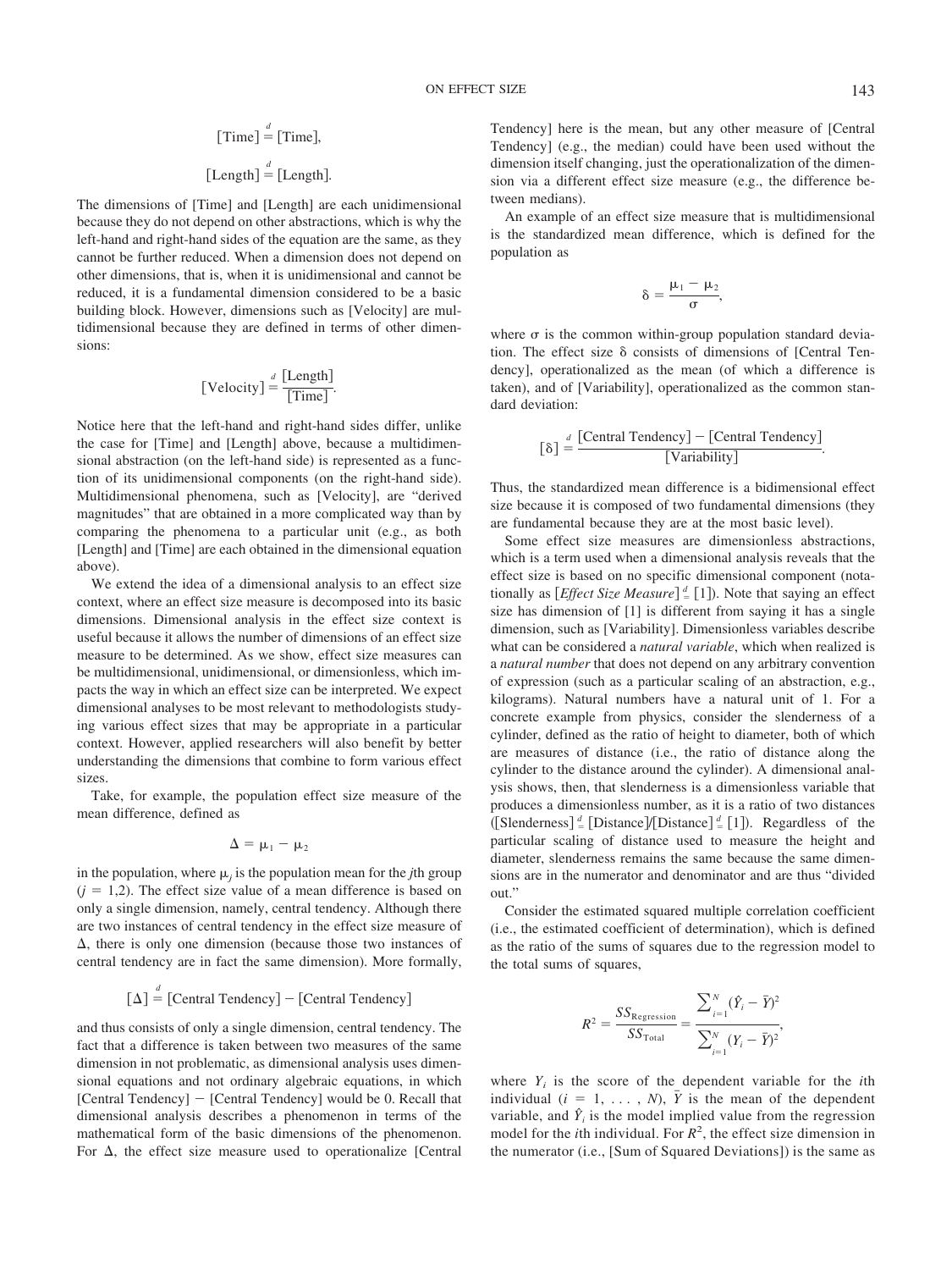the effect size dimension in the denominator (i.e., [Sum of Squared Deviations]). Thus,  $R^2$  is a dimensionless effect size  $(i.e., [R^2] \stackrel{d}{=} [1])$ . Again, for clarity, we are not saying that  $R^2$  is an effect size with 1 dimension, but rather that it is dimensionless, and its dimensional components, of which there are none, is represented as [1], due to the dimensions of sum of squares being divided out. The practical utility of a dimensional analysis comes from having a better understanding of how dimensions affect the interpretation of an effect size.

# **4. Effect Sizes Can Be Standardized, Partially Standardized, or Unstandardized**

An unstandardized effect size is one whose interpretation is dependent on the units of the measurement instrument. Examples of unstandardized effect sizes are (a) unstandardized regression coefficients based on the observed data from one or more different measurement scales, (b) mean differences based on untransformed (i.e., raw) data, (c) path coefficients in a structural equation model based on the covariance matrix (not the correlation matrix), and (d) the product of unstandardized regression coefficients (or path coefficients; e.g., the indirect effect in mediation models).

In addition to or instead of a dimensional analysis, what we term a *unit of measurement analysis* can also be performed in a manner analogous to the dimensional analysis. The idea is to determine whether the measurement units cancel, creating a type of effect size that needs no unit label, termed a standardized effect size. This is fundamentally different from a dimensional analysis but may initially seem similar. The difference concerns whether the analysis concerns the dimensions or the units of measurement. A standardized effect size is one in which the measurement units themselves cancel, not necessarily but possibly the dimensions, too, so that the particular units of the measurements are no longer wedded to the interpretation of the effect size. Note that a standardized effect size can be dimensionless or have some number of dimensions. Examples of standardized effect sizes are (a) standardized regression coefficients (e.g., when regression analysis is based on *z* scores of the outcome variable and all regressors), (b) the standardized mean difference, (c) the coefficient of variation, and (d) a standardized path coefficient from a structural equation model. For a standardized effect size, knowledge of the particular units of the measurement scale are not needed in order to interpret the value of the effect size. In this sense, a standardized effect size is similar to a dimensionless effect size, but the distinction between the two is important because they represent different concepts.

Consider again the population standardized mean difference. The numerator is in terms of whatever units of measurement represent the phenomenon of interest (e.g., reaction time), but so too is the denominator. Thus, the measurement units expressing the magnitude in the numerator and the units expressing the magnitude in the denominator cancel, leading to an effect size measure that needs no unit label due to the measurement units canceling.

Another type of scaling of effect sizes is partial standardization. For example, the standardized solution in a multiple regression model is one in which the dependent variable and all independent variables are all standardized. However, standardizing the independent variables but not the dependent variable leads to regression coefficients that are partially standardized. The interpretation

of such coefficients is that each coefficient is interpreted to mean the expected change in the unstandardized criterion variable for a 1 standard deviation change in the standardized regressor variable, holding other standardized regressors constant. More generally, an effect size is said to be partially standardized when at least one component of the effect size is standardized and at least one component is unstandardized. In such situations, the interpretation of the effect size is at least partially based on one or more specific measurement units.

Although dimensionless effect size measures from Corollary 3 and standardized effect size measures from this corollary (Corollary 4) may seem similar, they are theoretically distinct. Recall that a dimensionless quantity is one that has dimension of [1]; that is, it has no dimensions (e.g., due to the same dimensions in the numerator and denominator canceling). An effect size value can have multiple dimensions and (a) need no specific measurement unit label (e.g., the standardized mean difference is not wedded to any particular measurement unit, such as scores on a depression inventory, and is invariant to linear transformations) or (b) be wedded to specific measurement units (e.g., an unstandardized regression coefficient, which is scaled in terms of the particular measurement scales of the regressor and outcome variables). An effect size can also have a single dimension and (a) need no specific measurement unit label (e.g., a cardinal number used to measure the size of a set, which conveys the same information regardless of the label of the units contained within the set) or (b) have a single dimension and be wedded to a specific measurement unit (e.g., mean difference on a performance scale depends on the scale of the variable in which a mean difference was taken). Additionally, an effect size can be dimensionless and (a) need no specific measurement unit label (e.g., the squared multiple correlation coefficient is not wedded to the measurement scales of any variable in the model) or (b) be specific to a particular unit of measurement (e.g., the ratio of unstandardized regression coefficients involving regressors of different scales).

# **5. Effect Sizes Can Be Base-Rate Dependent or Base-Rate Independent**

The idea of an effect size being base-rate dependent versus base-rate independent is that a base-rate dependent effect size is fundamentally linked with the proportionality of the size of the sample or population to which the effect size corresponds. Consider the point biserial correlation coefficient, which is defined in part by the proportion of a sample or population accounted for by each of two groups. In particular, when there are two groups and a continuous outcome variable, the sample point biserial correlation can be written as

$$
r_{\rm pb} = \frac{\bar{X}_1 - \bar{X}_2}{S_X} \sqrt{p_1 p_2},
$$

where  $p_1$  is the proportion in the first group ( $p_2 = 1 - p_1$  is thus the proportion in the second group) and  $S_X$  is the standard deviation of the data (i.e., using the grand mean) with  $N$  (not  $N - 1$ ) as the divisor, that is,

$$
S_X = \sqrt{\sum_{i=1}^{N} (X_i - \bar{X}_{..})^2 / N},
$$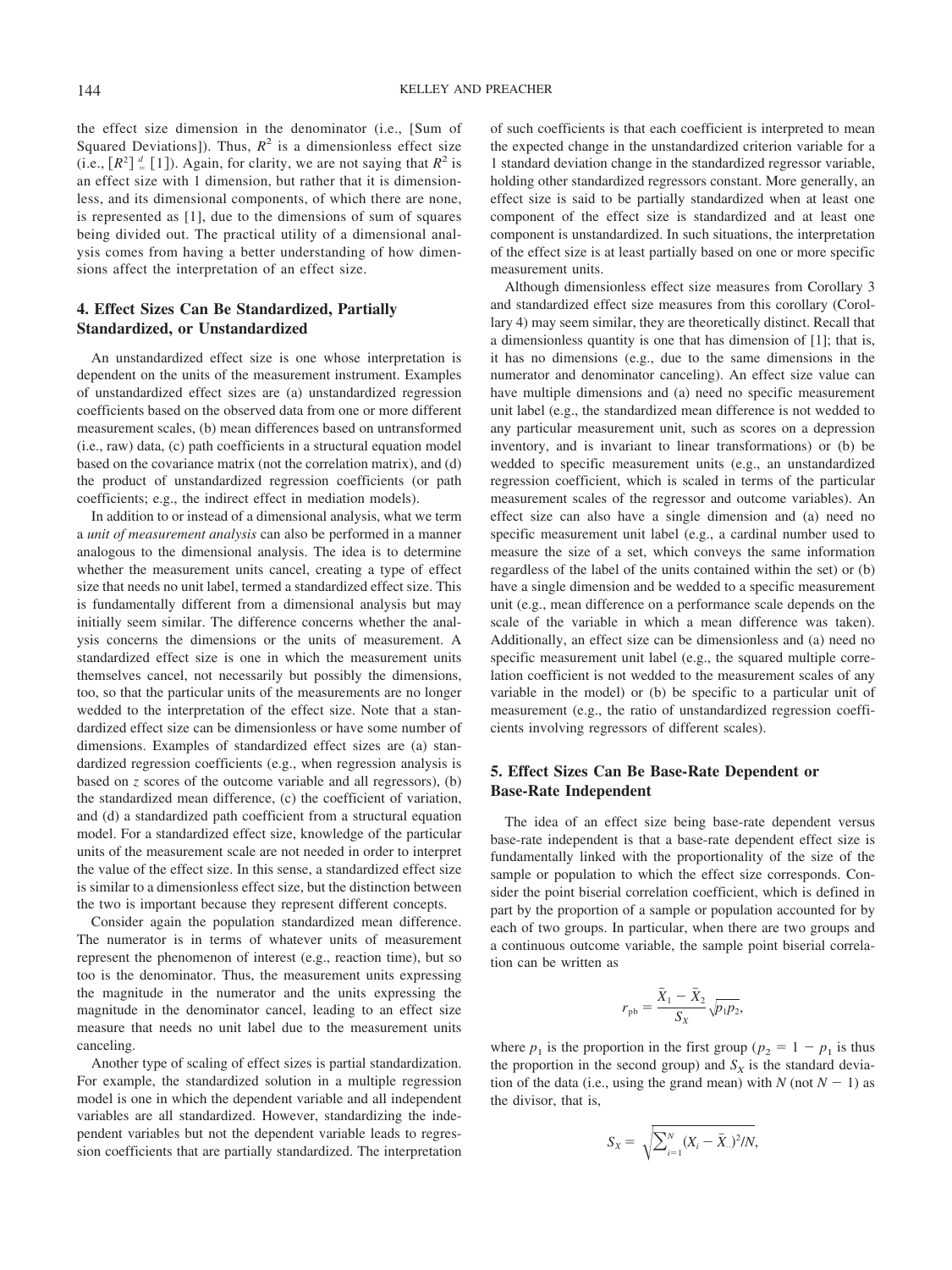where  $\overline{X}$  is the grand mean of the *N X<sub>i</sub>* scores (Cohen, Cohen, West, & Aiken, 2003, Section 2.3.3). Whereas the point biserial correlation depends in part on the size of the groups via their proportions, the standardized mean difference is independent of group size, making it a base-rate independent effect size. Such a distinction can be important for interpretation purposes. McGrath and Meyer (2006) discuss how the point biserial correlation coefficient and the standardized mean difference can lead to different conclusions when applied to the same data when one variable is a grouping variable and the other is a continuous variable.

The point biserial correlation coefficient is not the only baserate dependent effect size, of course. Consider again the example of the proportion of women in managerial roles at a particular organization. The actual count of women in managerial roles is base-rate independent. However, the proportion of women in managerial roles depends not only on the count of women managers, but also on the total count of managers. This proportion is itself the base rate of women managers. Odds are also base-rate dependent, because they compare the number of "successes" with the number of "failures." Likewise, an odds ratio is the ratio of odds from two groups and is itself based on the proportionality of successes to failures for two groups. The point is, an effect size may or may not be dependent on a base rate (i.e., a proportion in a population or sample).

# **6. Effect Sizes Can Quantify Phenomena That Are Causal or Observational**

Effect sizes may apply in causal situations or in observational situations; there is no special difference between causal and observational settings with regard to the effect size itself, as the same effect sizes can generally be used when quantifying causal relationships or associations. A major difference between effect sizes that quantify causal versus observational, however, is how the effect size is communicated and interpreted. For example, consider a simple linear regression in which the unstandardized regression coefficient is 5. It might be tempting to say "a 1-unit change in the regressor causes a 5-unit increase in the criterion variable." However, such language would be appropriate only if the values of the regressor were randomly assigned to a random sample from a population of interest, the independent variable preceded the dependent variable with sufficient time to allow the causal process to manifest, alternative explanations for the effect can be dismissed, and the assumption of linear relationships among variables were satisfied. Certainly one might believe an observational relationship is causal due to theoretical arguments, especially after "controlling" for various other variables thought to be correlated with both the regressor and the independent variable, but there may well be one or more lurking variables that actually influence the change in the outcome variables. In short, effect sizes in and of themselves are distinct from issues of causality. That is, inferring causality adds requirements that do not influence the use of effect sizes (e.g., Pearl, 2009).

# **7. Effect Sizes Can Quantify Phenomena That Are Omnibus, Targeted, or Semitargeted/Semiomnibus**

An omnibus effect size is one that quantifies an overarching effect, whereas a targeted effect size is one that quantifies an isolated effect. The questions of interest that relate to targeted effect sizes are narrowly focused and specific, whereas questions of interest that relate to omnibus effect sizes are general. Omnibus effects are generally based on a collection of targeted effects. Thus, whereas omnibus effects describe general effects, targeted effects often can describe the isolated components that compose the omnibus effect.

To better understand the distinction, consider a balanced singlefactor between-subjects analysis of variance in which the independent variable is a randomly assigned level of a quantitative factor, such as time spent on a certain task. A trend analysis can be used to decompose the between sums of squares into a set of polynomial trends (e.g., linear, quadratic, cubic; see Maxwell & Delaney, 2004, Chapter 6, for a review of trend analysis). An effect size (e.g., partial eta-squared, denoted  $\eta_p^2$ ) can be formed for the overall effect (i.e., based on the between sums of squares) or for each of the individual polynomial trends. The  $\eta_p^2$  value of the overall model speaks to the overall (i.e., omnibus) effect, whereas the individual  $\eta_p^2$  values speak specifically to the individual trends (i.e., a targeted effect for each polynomial trend).

Examples of other targeted effect sizes are regression coefficients, pairwise or complex contrasts or comparisons in an analysis of variance context, and path coefficients in a structural equation modeling context. Examples of other omnibus effect sizes are squared multiple correlation, Cramér's *V* in a chi-square goodnessof-fit context, the Mahalanobis distance for a standardized measure of the separation of multiple means (i.e., a vector) for two groups, and fit indices in the context of structural equation modeling.

Some effect sizes are a combination of a targeted and omnibus effect, which we term *semitargeted* or *semiomnibus*, both of which have the same meaning. Consider again the trend analysis in the analysis of variance context. In contrast to the overall effect or the individual polynomial trends, multiple polynomial trends can be combined (e.g., the cubic and quartic trends) and  $\eta_{\rm p}^2$  can be formed for the multiple trends, creating a semitargeted effect size. Although for semitargeted effect sizes the exact contribution of each component is not known based on the semitargeted effect size itself, there are fewer unknowns than the corresponding fully omnibus effect size. As another example, consider the increase in the squared multiple correlation coefficient when  $X_3$  and  $X_4$  are added to a model in which *Y* is already modeled as a function of regressors  $X_1$  and  $X_2$ . The contribution of any individual regressor cannot be discerned simply from the change in the squared multiple correlation coefficient when multiple regressors are considered simultaneously. That is, only the aggregate change is known, and it is impossible to pinpoint the targeted effect of each individual regressor without a more targeted effect size. In particular, the change in the squared multiple correlation coefficient for each of the individual regressors could be given, which then provides a targeted effect sizes.

# **8. Effect Sizes Can Be Used to Convey Substantive Significance (e.g., Clinical, Practical, or Managerial Significance) or for Simple Description**

Wedding effect size to substantive significance (e.g., practical, clinical, medical, or managerial importance) may be tempting, but the level of importance attached to a particular value of effect size may vary greatly from one area to another. What is considered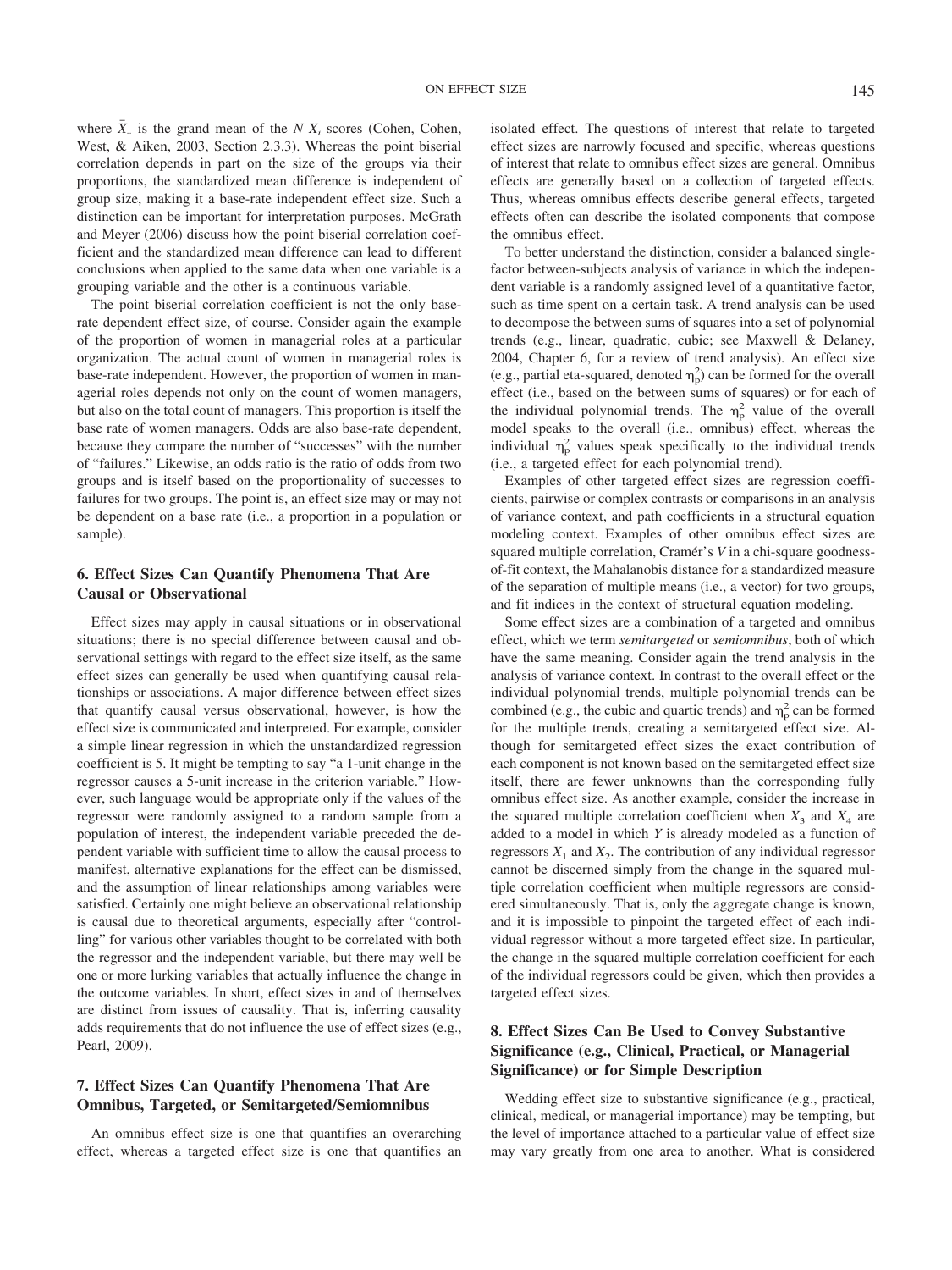impressive in some research areas may not be considered impressive in other research areas. Glass, McGaw, and Smith (1981) argue that "there is no wisdom whatsoever in attempting to associate regions of the effect-size metric with descriptive adjectives such as 'small,' 'moderate,' 'large,' and the like" (p. 104). Consequently, as tempting as it may be, the idea of linking universal descriptive terms (e.g., "small," "moderate," or "large") to specific effect sizes is largely unnecessary and at times misleading (e.g., Baguley, 2009; Lenth, 2001; Robinson et al., 2003; B. Thompson, 2002).

Our view is that the meaningfulness of an effect is inextricably tied to the particular area, research design, population of interest, and research goal, and it would be inappropriate to wed effect size to some necessarily arbitrary suggestion of substantive significance. This issue is similar to artificially dividing a continuous variable into arbitrary, discrete categories—it is almost always inappropriate to do it (see MacCallum, Zhang, Preacher, & Rucker, 2002, for a review). Our experience is that these qualitative categorizations are sometimes appreciated in certain situations due to their supposed ease of interpretation and even requested or required by reviewers or editors when describing effect sizes. However, categorizing a continuous measure for the purpose of "simpler" interpretation, especially because such categorizations are generally arbitrary and context specific, is usually a poor way to effectively communicate the results of a study. Furthermore, without clearly communicating the actual value (i.e., not an arbitrary suggestion of meaningfulness) of the effect size, using the study to help plan the sample size for a future study or including such a categorical description of an effect size in a meta-analysis is difficult due to the limited information contained within such a categorical summary.

For example, reducing unplanned absences by 3 days over a year can have a major impact in terms of revenue generation (thus, effect size is  $-3$  here). For example, suppose an employee generates a mean revenue for an organization of \$70 per hour. For 7 actual working hours for each of 3 days, there is an increase in overall revenue of \$1,470 ( $3 \times 7 \times 70 = 1,470$ ). But that is only for a single employee. For multiple employees this revenue can add a significant amount to the company's total revenue. However, increasing a third grader's vocabulary by three over the typical vocabulary growth (i.e., the same magnitude in the opposite direction of the revenue generation example) would be rather trivial, since the growth of vocabulary in third grade is generally many words (with three words being only a small fraction of the overall vocabulary growth for a typical third grader). These examples can be thought of in the context of Abelson's (1985) paradox, where many small effects can cumulatively have a large effect.

Although effect size can be used to convey substantive significance, it does not necessarily convey something that is important. That is to say, although an effect size (by the definition we provided) is a quantitative reflection of the magnitude of some phenomenon for the purpose of addressing a question of interest, that question may be more descriptive in nature than illustrating something that is necessarily important. For example, it may be of interest to note the mean difference in educational attainment between high-level and midlevel managers in a particular organization. However, that difference may not represent something of substantive importance. Conveying the substantive importance of something, however, is often a useful purpose of effect size.

As is well known in the literature, statistical significance need not say anything about importance. However, statistical significance has a precise meaning; namely, the probability of the observed or more extreme data, given that the null hypothesis is true, is less than the Type I error rate (i.e.,  $\alpha$ ). However, substantive significance does not have such a formal, well-defined meaning, as substantive significance is necessarily context specific and generally a subjective judgment within an area. Cohen (1990) reminds us of the distinction between substantive significance and statistical significance when he discusses how researchers sometimes inappropriately interpret "statistical significance" as if the effect size were large or important (p. 1307). What may be clearly a substantively significant effect size in one area may not be substantively significant in another area.

#### **9. Effect Size Values May Not Be Static**

An effect size need not be the current value of an effect; rather, it could be the size of an effect size that once existed (e.g., obtained from historical data) or that may exist in the future (e.g., speculative). Effect sizes can be dynamic and themselves be modeled over time. Whereas a conceptualization of effect size as a static quantity may make sense for some phenomena, many phenomena will change as a function of time, context, or characteristics of the population (e.g., the reliability of a multi-item scale). Additionally, the same effect size value may differ for the same phenomenon across different populations. Correspondingly, careful consideration should be given to the interpretation of effect sizes in the sense that an effect size value in one instance (e.g., time or population) need not be the value obtained in another instance, (i.e., another time or for another population) even if considering the population value, which would not include sampling error.

## **10. Many Combinations of Corollaries 1–9 Exist**

Not all relevant corollaries of our definition were provided in Corollaries 1–9. Additionally, many of the various corollaries can be combined in multiple ways. Rather than attempt to provide a discussion of combinations of the various corollaries, we focused on what we regard as primary corollaries that may be considered the building blocks for the variety of combinations that exist. For example, an effect size can be a sample value (Corollary 1) that quantifies absolutely (Corollary 2) a dimensionless number (Corollary 3) that is base-rate independent (Corollary 5), observational (Corollary 6), and omnibus (Corollary 7)—such an effect size might be the squared multiple correlation coefficient  $(R^2)$  in a multiple regression context. Of course, many other such examples can be given, but the major take-away message is that effect size is a general idea that consists of multiple facets with a multitude of uses.

## **What Makes a Good Effect Size?**

Depending on the situation and the question of interest, some effect size dimensions and effect size measures are preferable to other competing effect sizes. We see as the overarching recommendation that effect sizes (as a general concept encompassing effect size dimension, effect size measure, and effect size value) be tied to the particular research question of interest, which mandates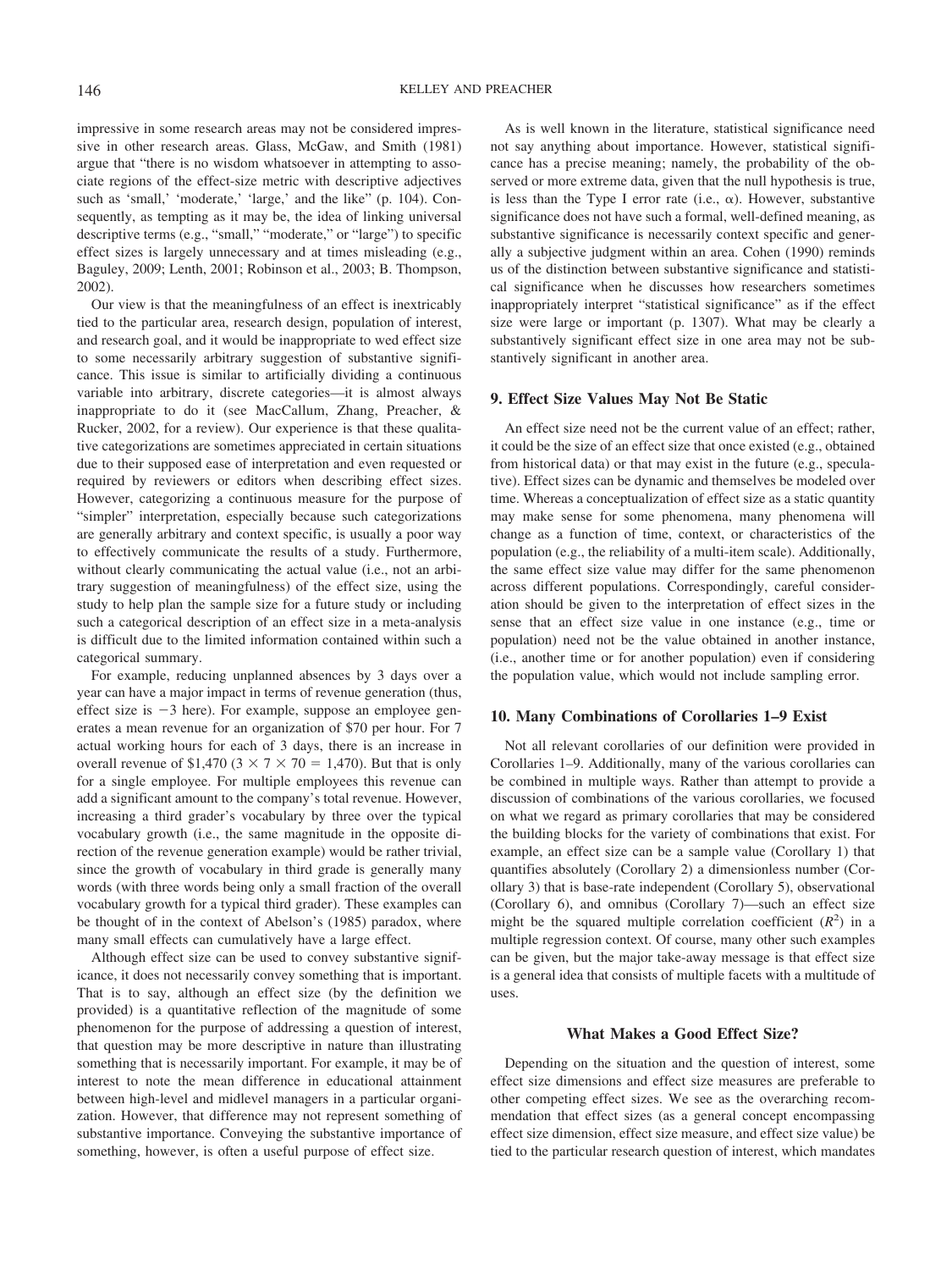that the question of interest itself be clearly articulated and the scope and context of the question clearly delineated. Preacher and Kelley (2011) provide a discussion of several desirable properties of effect sizes. In particular, they discuss how good effect sizes should have the following properties:

- 1. Effect size values should be scaled appropriately, given the measurement and the question of interest.
- 2. Effect size values should be accompanied with confidence intervals.
- 3. The point estimate of the population effect size value should be independent of sample size.
- 4. Estimates of effect sizes values should have desirable estimation properties; namely, they should be unbiased (their expected values should equal the corresponding population values), consistent (they should converge to the corresponding population value as sample size increases), and efficient (they should have minimal variance among competing measures).

Not all effect sizes have the complete set of desirable properties. However, competing effect sizes that address the question of interest that most closely satisfy the properties are generally the most preferred. Sometimes historical precedent dictates which effect size or effect sizes are most commonly reported and interpreted in a particular area. However, nothing bars a researcher from reporting multiple effect sizes addressing the same question of interest in an effort to better communicate the meaning of the results.

Although not necessarily a good or bad quality of an effect size, an appropriate interpretation of an effect size is based on the particular design of the research. Olejnik and Algina (2000, 2003; see also Morris & DeShon, 1997) discuss how an effect size measure in the context of, for example, analysis of variance in a between-subjects design can have a different interpretation if a blocking factor is used. When blocking or including covariates, some of what would have been error variance without the blocking factors or covariates may now be explained by the blocking factors or covariates, and thus the error variance will be smaller than it otherwise would have been. For a standardized effect size that uses the error variance or some function thereof, it is important to note exactly how the error variance is used. The issue is especially important in the context of meta-analysis when the same question is addressed in multiple studies, yet where some of the studies may use a blocking factor (or covariate). Glass et al. (1981, Chapter 5) suggest that meta-analysts should ignore blocking factors when computing effect size and provide conversion formulas to convert an effect size based on a blocking factor into one that corresponds to the group difference at the end of a study. Glass et al. (p. 114) argue that an effect size for an unadjusted final status score is more relevant and more readily interpretable.

empirical works in psychology and related disciplines. In part due to easy-to-use software and mandates from various sources, confidence intervals are now being used more frequently (e.g., Cumming et al., 2007). The idea of including a confidence interval along with an estimate can be extended to other interval estimates, such as credible intervals (e.g., an analogue of confidence intervals from a Bayesian perspective, also termed a posterior interval; e.g., Gelman, Carlin, Stern, & Rubin, 2009), prediction intervals, or tolerance intervals (e.g., Hahn & Meeker, 1991). In some cases the parametric assumptions of confidence intervals will not be satisfied. Even in those situations, confidence intervals with good properties usually can be obtained via a bootstrap method. Bootstrap methods are nonparametric procedures, in which the data obtained are resampled with replacement many times (e.g., 10,000) and the statistic of interest is computed for each of the bootstrap resamples. The statistic of interest from the many bootstrap samples forms an empirical sampling distribution, without reliance on any theoretical distribution (e.g., normal, *t*, or *F* distributions). The percentiles (e.g., 2.75 and 97.5 for 95% confidence intervals) or functions of them based on the sampling distribution of the bootstrap resamples can be used to form confidence bounds, even when no known analytic confidence bounds are known (see, e.g., Chernick, 2008, or Efron & Tibshirani, 1993, for details).

Any effect size estimated from a sample is itself only an estimate of a corresponding population quantity. Levin (1998) calls the practice of reporting effect sizes with no recourse to hypothesis tests "absurdly pseudoscientific" (p. 45). We agree that reporting *only* an effect size is a scientifically impoverished approach to communicating results; indeed, it would be a throwback to the days before the effects of chance (i.e., sampling error) were considered in understanding obtained results. That is, an effect size alone ignores the sampling distribution of the effect size and thus does not establish a range of plausible parameter values.<sup>3</sup> Therefore, a good effect size should have a way to obtain interval estimates, such as a confidence interval.<sup>4</sup> Interval estimates are critical when a population effect size value is of interest, as such intervals explicitly acknowledge the fallibility of the estimate as a representation of its corresponding population value. In most situations population effect size values are of primary interest, not literally the idiosyncratic effect size value obtained in a particular finite sample (e.g., Balluerka, Gómez, & Hidalgo, 2005; Bird, 2002; Cumming & Finch, 2001; Fidler & Thompson, 2001; Henson, 2006; Kelley, 2005, 2007, 2008; Kelley & Maxwell, 2003; Kirk, 1996; Smithson, 2001; B. Thompson, 2002, 2007). Consequently, the results of an analysis should always include an interval estimate whenever an effect size estimate is reported, which we regard as a rule that has only one exception we are able to identify, which is when perfectly measured census data (i.e., the whole

We emphasize the reporting of confidence intervals for effect sizes throughout this article and elsewhere. The idea of reporting a confidence interval along with an estimated effect size value is not new (see also Smithson, 2001, 2003, for reviews). However, historically, confidence intervals were not often included in many

<sup>&</sup>lt;sup>3</sup> Another implication of ignoring the sampling distribution of the effect size is that it is unclear whether the population effect size differs from some specified null value. That is, by ignoring the sampling distribution, no NHSTs can be performed. Although we generally advocate the use of confidence intervals, under some circumstances NHSTs can be beneficial.

<sup>&</sup>lt;sup>4</sup> If inference is done in the context of a Bayesian framework, credible intervals based on both the specified priors and data should be provided.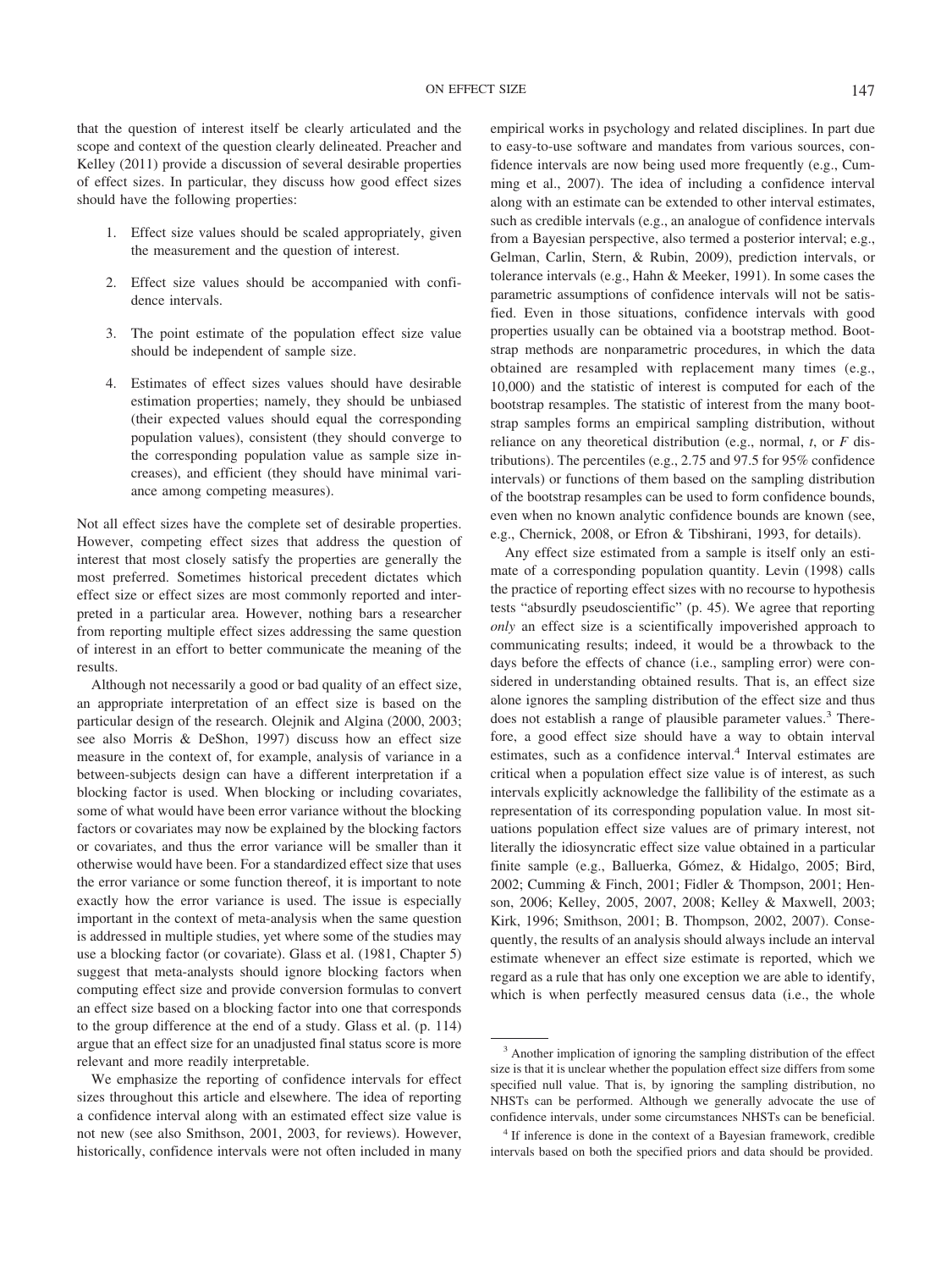population) are used.5 By including an interval estimate, the interval limits become an explicit part of the interpretation of the results, rather than the point estimate itself, which is known to have error in almost all situations. Thus, seemingly impressive effect size estimates that are accompanied by a wide confidence interval may not seem as impressive if the confidence interval also brackets very unimpressive values.<sup>6</sup>

An important issue when forming an interval estimate for some parameter of interest is whether or not the interval estimate procedure is exact. An exact procedure is one for which the nominal interval coverage (e.g., 95%) is exactly equal to the empirical interval coverage. When certain assumptions are satisfied, many effect sizes have a corresponding exact confidence interval procedure. For those effect sizes that do not yet have an associated exact confidence interval procedure or the assumptions of the confidence interval procedure are not likely to be satisfied sufficiently, researchers can often use various bootstrap techniques to obtain an approximate confidence interval with, in many cases, desirable properties (e.g., Chernick, 2008; Efron & Tibshirani, 1993).

Although confidence intervals are exceedingly important, it is advantageous to have the best point estimate possible. Generally, an unbiased estimate of the population quantity is desirable. The bias of an estimator is the degree to which the expected value of the statistic differs from the corresponding population parameter value. Thus, an estimator is unbiased when the expected value of the estimate is exactly equal to the population quantity that it estimates. In general, unbiased estimates are preferred to biased ones, unless a biased statistic is superior in other respects that offset the bias. A biased (or more biased) estimate can often be tolerated in return for substantial gains in precision, such that the overall accuracy of the estimate (the root-mean-square error) is improved. Statistically, accuracy is a function of precision and bias. If accuracy can be improved (i.e., the root-mean-square error decreases) by using an estimator that is more biased yet more precise as compared to an unbiased and less precise estimator, the biased estimator can be considered advantageous. This criterion was espoused by Gauss (1809; as cited in J. R. Thompson, 1968, p. 113) when he proposed that the smallness of the mean square error of an estimator be used as its measure of excellence. For example, shrinkage estimators, such as empirical Bayes estimates used in the context of multilevel modeling for estimating individual effects (e.g., an individual's intercept and slope; Kreft & de Leeuw, 1998), are biased estimators that are more precise and generally more accurate than their "unshrunken" counterparts (e.g., Efron & Morris, 1975; Lehmann & Casella, 1998). Additionally, effect sizes that are consistent (i.e., the effect size estimate should converge on the population value as *N* increases) and efficient (i.e., the effect size estimator should have low sampling variability compared to other estimators of the same quantity) are preferred, all else being equal.

Regarding the desire for an effect size to be independent of sample size, the size of the sample should not affect the expected value of the effect size. Rather, an effect size should be an estimate of a particular parameter value. If an effect size is not independent of sample size, then understanding its meaning will be at best difficult. For example, the chi-square fit statistic is highly dependent on sample size. Some fit indices that use it, such as  $\chi^2/df$ , are themselves highly dependent on sample size, whereas other fit indices that use the chi-square are less sensitive to sample size, such as the RMSEA, where the sample size is essentially canceled due to division. Some effect sizes are only mildly sensitive to sample size, in that there is a bias for small sample sizes that essentially disappears for all practical purposes when sample size is not small (e.g., Hedges & Olkin, 1985). Such effect sizes (e.g., the standardized mean difference, the squared multiple correlation coefficient, coefficient of variation) are much less problematic than effect sizes whose expectation is highly dependent on sample size. However, it is useful to keep in mind that some effect sizes that are biased due to their dependence on sample size have unbiased (or less biased) versions that can be used (e.g., the adjusted squared multiple correlation coefficient is preferred when estimating the population value as compared to its unadjusted counterpart). Furthermore, an effect size that depends on sample size limits the comparability of such effect sizes across studies with different sample sizes. The lack of comparability limits the feasibility of a particular effect size from contributing to a cumulative literature in a meta-analytic fashion.

Another consideration when reporting an effect size and its confidence interval is to determine whether an unstandardized or a standardized effect size would be a more beneficial way to communicate results. In many cases, it is not difficult to report both the unstandardized and corresponding standardized effect sizes (see Baguley, 2009, for a different view of reporting both standardized and unstandardized effect sizes). For example, change in the Dow Jones Industrial Average is typically reported in raw value (raw effect size) and as a percentage (a standardized effect size). A practical example is, rather than report a correlation matrix with the upper triangle empty (as is often done because the upper triangle is equal to the transposition of the lower triangle), researchers could use the upper triangle to report the covariances with the main diagonal elements equal to the variances of the variables. In such a covariance– correlation table, both standardized and unstandardized values are reported, and little additional journal space is required. For another example, regression tables are often reported in journal articles. An additional column for standardized regression coefficients can easily be included. In fact, this is the way in which SPSS reports the output for linear regression analysis, whereas with SAS the option STB in PROC REG yields the same result. Similarly, in a multiple-group context, it is generally trivial to report all the means for several groups, the standard deviation of each group, and the common within-group standard deviation (i.e., the root-mean-square error) as well as selected unstandardized or standardized mean differences and unstandardized or standardized contrasts. When multiple effect sizes (e.g., standardized and unstandardized) are reported, the burden is on the researcher to explain the meaning of the effect sizes. Even if only one type of effect size (either standardized or unstandardized) is provided, the other type can generally be com-

<sup>5</sup> Even for census data an interval estimate should often be provided, as populations are often dynamic, and interpretations can then apply more broadly than being wedded to the particular population for which data were collected at a particular point in time.

<sup>6</sup> We have purposely used the term *impressive* here rather than *large* effect size. The reason is that an effect size may be considered "small" by some standard but in reality may be very "impressive." Indeed, in some cases effect sizes are most impressive by being as small as possible.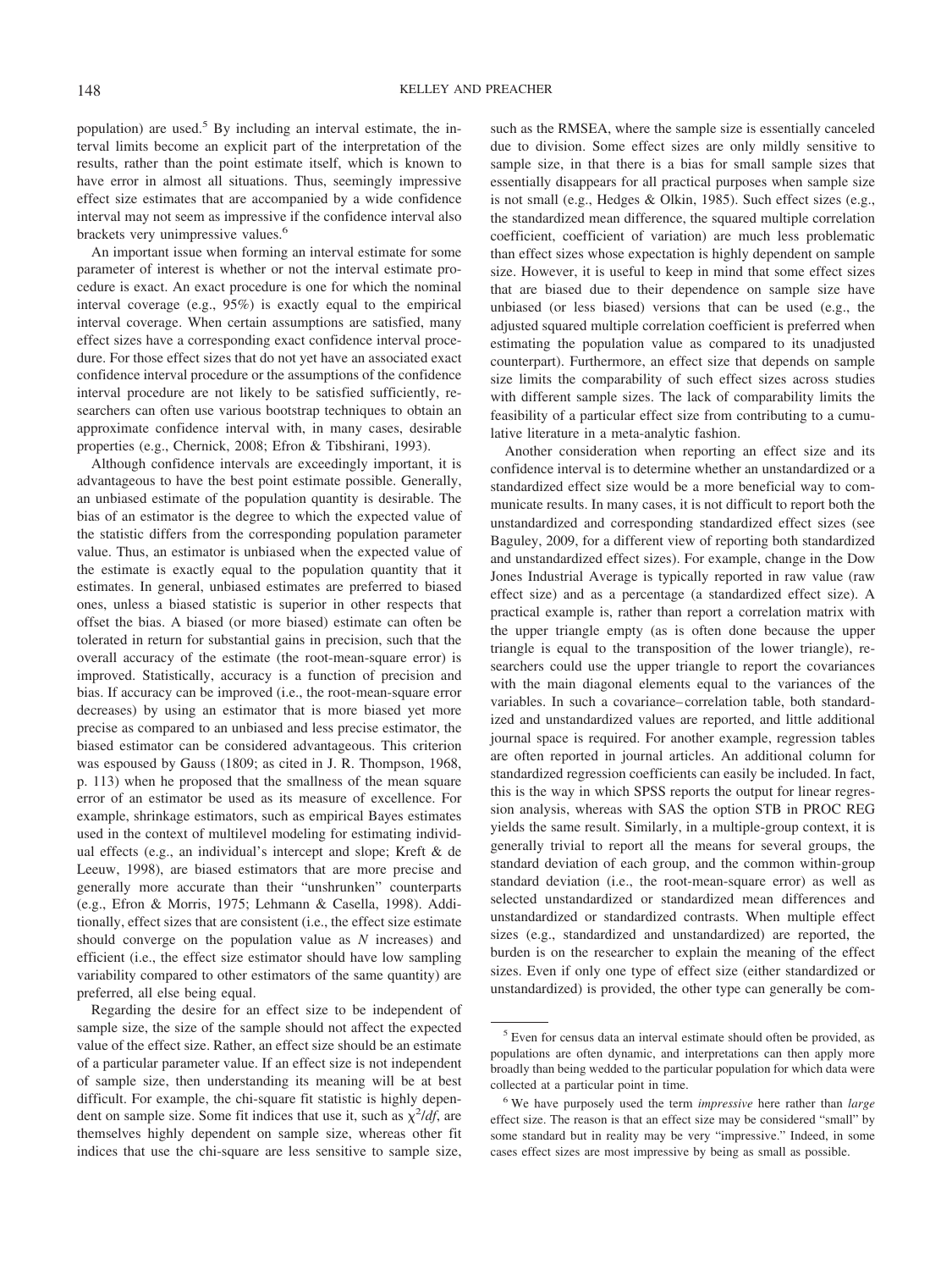puted if the sufficient statistics have been included as part of the reported results. Sufficient statistics in the context of a particular model are the statistics necessary in order to yield the same results as the complete set of information (i.e., raw data). For example, in the context of covariance structure analysis, assuming a multivariate normal distribution in the population and known sample size, only the covariance matrix is necessary in order to yield identical results as the full set of data. Including the sufficient statistics can be important so that the work can be included in a meta-analysis at some point or assisting in designing another study in which various effect sizes may be needed.

## **Discussion**

Huberty (2003) and Kirk (1996) remind us that the discussion of effect size measures is not new, but rather has a long history. For example, Yates (1951, p. 32) noted that researchers paid too much attention to the results of NHSTs and too little attention to the magnitudes of the effects in which they are interested (see also Tukey, 1969). Cohen (1990) wrote on the importance of effect sizes: "I have learned and taught that the primary product of a research inquiry is one or more measures of effect size, not *p* values" (p. 1310; see also Cohen, 1965). Methodologists have long emphasized consideration of effect size when interpreting results and have often stated that researchers have ignored their calls for using effect sizes. In addition to the effect size itself, providing the confidence interval is necessary, because not providing a confidence interval can be considered a disservice to readers (e.g., Bonett, 2008; Kelley, 2005; B. Thompson, 2002).

We believe that the lack of interval estimates, especially confidence intervals, and the lack of interpretation of the interval limits when reported, is a major weakness in research in psychology and related disciplines. Translating the effect size along with the corresponding interval estimate into meaningful substantive terms is something that we see as a principal use of effect sizes. Some studies report effect sizes but interpret the results from only the perspective of a dichotomous reject or fail-to-reject outcome from a null hypothesis testing framework, perhaps with only an additional consideration of the direction of the effect size.

Our view is that transitioning to a research literature focused on interval estimates of effect sizes that address the question of interest should be a top priority. Confidence intervals are, after all, interval-valued quantifiers of uncertainty. In general, no point estimate in an applied research setting is perfect. Forming an interval estimate for the population effect size is a very useful way of quantifying this uncertainty while simultaneously conveying the plausible range for the parameter of interest at some level of probabilistic uncertainty (e.g., a 95% confidence interval). An implication of such an approach is that hypothesis testing can be conducted by comparing the confidence limits to one or more values of the null hypothesis, if in fact an NHST addresses the question of interest. The only thing that is lost by moving to an interval-centric approach to statistical inference is the exact *p* value of the NHST. However, there is no reason why *p* values cannot be reported along with effect sizes and confidence intervals. We believe that even when the null hypothesis is not rejected, estimates of effect size and confidence intervals are valuable and should be reported (contrast this view with Knapp & Sawilowsky, 2001a, 2001b). Indeed, effect sizes, regardless of their associated *p* values, can be used as input for future meta-analysis. In some situations effect sizes are biased, especially in small samples. Often such bias can be reduced by using an unbiased (or more unbiased) estimate, which is discussed in some meta-analytic sources (e.g., Hedges & Olkin, 1985). Systematically avoiding the publication of effect sizes for effects that failed to reach statistical significance can lead to publication bias, where truth and published reality differ (e.g., Rothstein, Sutton, & Borenstein, 2005).

Effect sizes and research design go hand in hand, especially issues of sample size planning. Methods for sample size planning can be broadly segmented into answering two fundamentally different types of research questions about effect sizes: The first involves inferring the existence of a nonnull effect in the population (power analysis), and the second involves inferring the magnitude of the size of the effect (accuracy in parameter estimation; see, e.g., Maxwell, Kelley, & Rausch, 2008, for a recent review of the two approaches to sample size planning). In particular, when the research question of interest concerns rejecting a null hypothesis, it is advisable to plan a study so that there is sufficient statistical power to reject the null hypothesis (e.g., Bausell & Li, 2002; Chow, Shao, & Wang, 2003; Cohen, 1988; Kraemer & Thiemann, 1987). However, when the research question of interest concerns the magnitude of an effect in the population, it is advisable to plan a study so that the obtained confidence interval will be sufficiently narrow, which is the goal of the accuracy in parameter estimation approach to sample size planning (e.g., Jiroutek, Muller, Kupper, & Stewart, 2003; Kelley & Maxwell, 2003). Regardless of the approach, sample size planning procedures generally require effect size values in order to implement the procedure, which are usually either speculated (i.e., population value assumed known) or set to some minimum value of practical importance. Due to the difficulty when estimating population effect size values for sample size planning purposes, effect sizes have been called the "problematic parameter" (Lipsey, 1990, Chapter 3). Better reporting of effect size values from individual studies will facilitate future sample size planning in a similar way that meta-analysis benefits.

The use of the term *effect size* separates what is simply a statistic (or parameter) from a statistic (or parameter) that addresses a question of interest for some purpose. In some ways, however, effect size is simply a name applied to special types of statistics and parameters, but what's in a name? In Shakespeare's *Romeo and Juliet*, Juliet notes "that which we call a rose by any other name would smell as sweet." Correspondingly, whatever the field calls the idea of a quantitative reflection of the magnitude of some phenomenon, in some ways, is irrelevant. It is when we use such quantitative measures to address questions of interest that advances can be made. Using quantitative measures in such a way is a rationale for the widespread use of effect sizes, which we hope to help advance by having a wide-ranging discussion on what the term *effect size* conveys and how it encompasses a broad set of statistics (or parameters) when they are used to address questions of interest.

We believe that with a full implementation of the effect size movement in the applied literature, study results will be better communicated, and studies can be better planned in an effort to increase the cumulative knowledge of psychology and related disciplines. A fundamental question is, How do we learn from data? Certainly calling something an effect size does not neces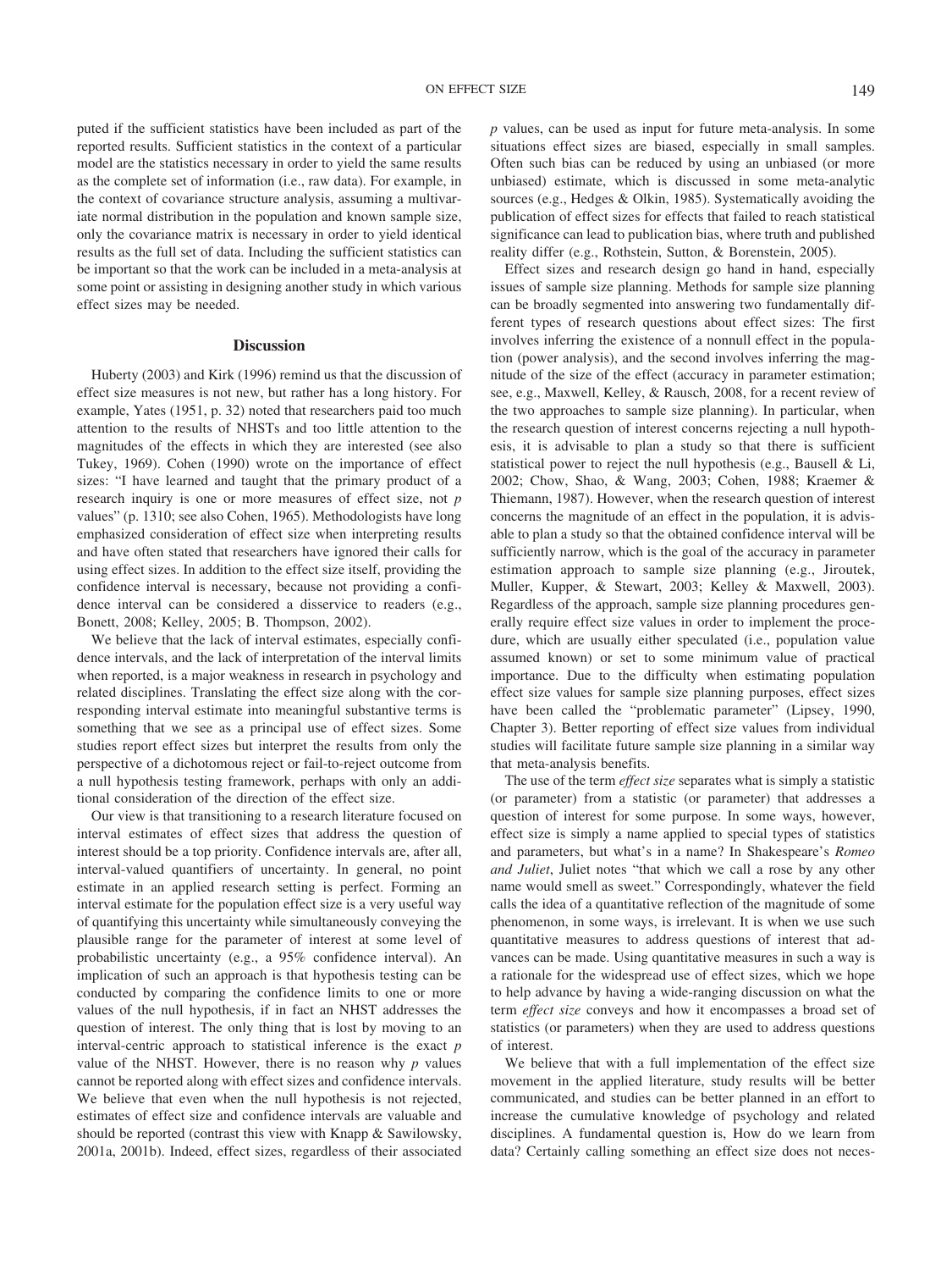sarily help us learn from data. However, understanding how different statistics can be used to estimate the magnitude of a phenomenon, where the magnitude helps to address a question of interest, we would argue, is an important way to learn from data. We believe that our encompassing definition and delineation of effect size will help advance applied research by elucidating what is actually meant by a term often mentioned but not often clearly articulated.

#### **References**

- Abelson, R. P. (1985). A variance explanation paradox: When a little is a lot. *Psychological Bulletin, 97,* 129–133. doi:10.1037/0033-2909.97.1.129
- Aiken, L. R. (1994). Some observations and recommendations concerning research methodology in the behavioral sciences. *Educational and Psychological Measurement, 54,* 848–860. doi:10.1177/0013164494054004001
- Altman, D. G. (1998). Confidence intervals for the number needed to treat. *British Medical Journal, 317,* 1309–1312. doi:10.1136/bmj.317.7168.1309
- American Psychological Association. (2001). *Publication manual of the American Psychological Association* (5th ed.). Washington, DC.
- American Psychological Association. (2010). *Publication manual of the American Psychological Association* (6th ed.). Washington, DC.
- Association for Psychological Science. (2011). Submission guidelines for *Psychological Science*. Retrieved from http://www.psychologicalscience.org/ index.php/publications/journals/psychological\_science/ps-submissions
- Baguley, T. (2009). Standardized or simple effect size: What should be reported? *British Journal of Psychology, 100, 603*-617. doi:10.1348/ 000712608X377117
- Balluerka, N., Gómez, J., & Hidalgo, D. (2005). The controversy over null hypothesis significance testing revisited. *Methodology, 1,* 55–70. doi: 10.1027/1614-1881.1.2.55
- Bausell, R. B., & Li, Y.-F. (2002). *Power analysis for experimental research: A practical guide for the biological, medical, and social sciences.* New York, NY: Cambridge University Press.
- Berry, K. J., & Mielke, P. W., Jr. (2002). Least sum of Euclidean regression residuals: Estimation of effect size. *Psychological Reports, 91,* 955–962.
- Bird, K. D. (2002). Confidence intervals for effect sizes in analysis of variance. *Educational and Psychological Measurement, 62,* 197–226. doi:10.1177/0013164402062002001
- Bonett, D. G. (2008). Confidence intervals for standardized linear contrasts of means. *Psychological Methods, 13,* 99 –109. doi:10.1037/1082- 989X.13.2.99
- Bridgman, P. W. (1922). *Dimensional analysis.* New Haven, CT: Yale University Press.
- Carman, R. A. (1969). *Numbers and units for physics.* New York, NY: Wiley.
- Chernick, M. R. (2008). *Bootstrap methods: A guide for practitioners and researchers* (2nd ed.). Hoboken, NJ: Wiley.
- Chow, S.-C., Shao, J., & Wang, H. (Eds.). (2003). *Sample size calculations in clinical research.* New York, NY: Taylor & Francis.
- Cohen. J. (1965). Some statistical issues in psychological research. In B. B. Wolman (Ed.), *Handbook of clinical psychology* (pp. 95–121). New York, NY: McGraw-Hill.
- Cohen, J. (1988). *Statistical power analysis for the behavioral sciences* (2nd ed.). Hillsdale, NJ: Erlbaum.
- Cohen, J. (1990). Things I have learned (so far). *American Psychologist, 45,* 1304 –1312. doi:10.1037/0003-066X.45.12.1304
- Cohen, J., Cohen, P., West, S. G., & Aiken, L. S. (2003). *Applied multiple regression/correlation analysis for the behavioral sciences* (3rd ed.). Mahwah, NJ: Erlbaum.
- Creswell, J. W. (2008). *Research design: Qualitative, quantitative, and mixed methods approaches* (2nd ed.). Thousand Oaks, CA: Sage.
- Cumming, G., Fidler, F., Leonard, M., Kalinowski, P., Christiansen, A.,

Kleinig, A., ... Wilson, S. (2007). Statistical reform in psychology: Is anything changing? *Psychological Science, 18,* 230 –232. doi:10.1111/ j.1467-9280.2007.01881.x

- Cumming, G., & Finch. (2001). A primer on the understanding, use, and calculation of confidence intervals that are based on central and noncentral distributions. *Educational and Psychological Measurement, 61,* 532–574. doi:10.1177/0013164401614002
- Des Jarlais, D. C., Lyles, C., Crepaz, N., & the TREND Group. (2004). Improving the reporting quality of nonrandomized evaluations of behavioral and public health interventions: The TREND statement. *American Journal of Public Health, 94,* 361–366. doi:10.2105/AJPH.94.3.361
- Efron, B., & Morris, C. (1975). Data analysis using Stein's estimator and its generalization. *Journal of the American Statistical Association, 70,* 311–319. doi:10.2307/2285814
- Efron, B., & Tibshirani, R. W. (1993). *An introduction to the bootstrap.* New York, NY: Chapman & Hall/CRC.
- Ellis, B. (1966). *Basic concepts of measurement.* New York, NY: Cambridge.
- Ellis, P. D. (2010). *The essential guide to effect sizes statistical power, meta-analysis, and the interpretation of research results.* New York, NY: Cambridge.
- Fidler, F., Thomason, N., Cumming, G., Finch, S., & Leeman, J. (2004). Editors can lead researchers to confidence intervals, but can't make them think: Statistical reform lessons from medicine. *Psychological Science, 15,* 119 –126. doi:10.1111/j.0963-7214.2004.01502008.x
- Fidler, F., & Thompson, B. (2001). Computing correct confidence intervals for ANOVA fixed- and random-effects effect sizes. *Educational and Psychological Measurement, 61,* 575– 604. doi:10.1177/0013164401614003
- Ford, G. R., & Cullmann, R. E. (1959). *Dimensions, units, and numbers in the teaching of physical sciences.* New York, NY: Teachers College, Columbia University.
- Gelman, A., Carlin, J. B., Stern, H. S., & Rubin, D. B. (2009). *Bayesian data analysis* (2nd ed.). Boca Raton, FL: Chapman & Hall/CRC.
- Glass, G. V., McGaw, B., & Smith, M. L. (1981). *Meta-analysis in social research.* Beverly Hills, CA: Sage.
- Grissom, R. J., & Kim, J. J. (2005). *Effect sizes for research: A broad practical approach.* Mahwah, NJ: Erlbaum.
- Grissom, R. J., & Kim, J. J. (2012). *Effect sizes for research: Univariate and multivariate applications* (2nd ed.). New York, NY: Routledge.
- Hahn, G. J., & Meeker, W. Q. (1991), Statistical intervals*:* A guide for practitioners, New York: NY: Wiley. doi:10.1002/9780470316771
- Hedges, L. V., & Olkin, I. (1985). *Statistical methods for meta-analysis.* New York, NY: Academic Press.
- Henson, R. K. (2006). Effect-size measures and meta-analytic thinking in counseling psychology research. *Counseling Psychologist*, 34, 601-629. doi:10.1177/0011000005283558
- Huberty, C. (2003). Multiple correlation versus multiple regression. *Educational and Psychological Measurement, 63,* 271–278. doi:10.1177/ 0013164402250990
- International Committee of Medical Journal Editors. (2007). *Uniform requirements for manuscripts submitted to biomedical journals: Writing and editing for biomedical publication.* Retrieved from http:// www.icmje.org/2007\_urm.pdf
- Ipsen, D. C. (1960). *Units, dimensions, and dimensionless numbers.* New York, NY: McGraw-Hill.
- Jiroutek, M. R., Muller, K. E., Kupper, L. L., & Stewart, P. W. (2003). A new method for choosing sample size for confidence interval– based inferences. *Biometrics, 59,* 580 –590. doi:10.1111/1541-0420.00068
- Kazis, L. E., Anderson, J. J., & Meenan, R. F. (1989). Effect sizes for interpreting changes in health status. *Medical Care, 27,* S178 –S189. doi:10.1097/00005650-198903001-00015
- Kelley, K. (2005). The effects of nonnormal distributions on confidence intervals around the standardized mean difference: Bootstrap and para-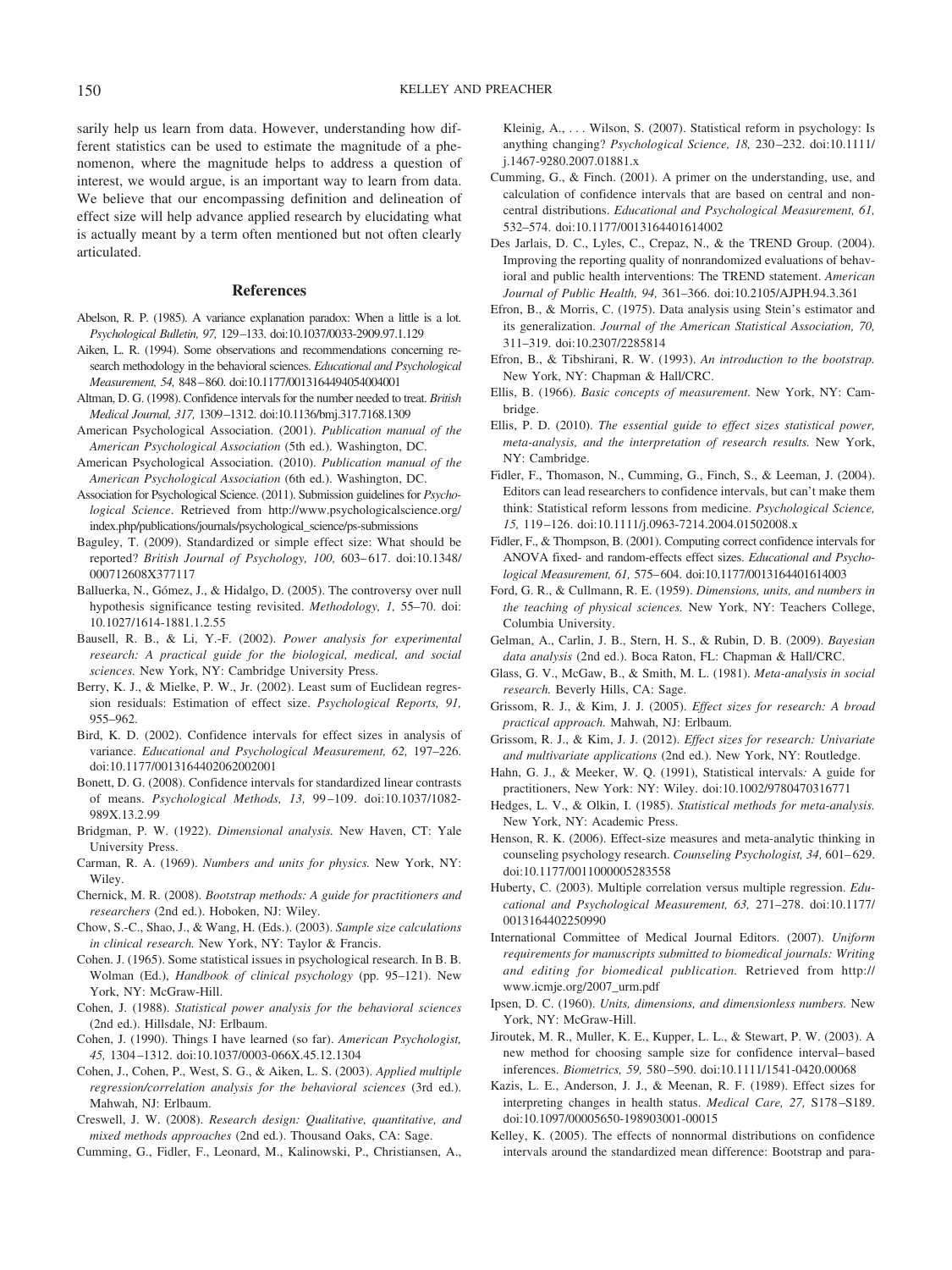metric confidence intervals. *Educational and Psychological Measure*ment, 65, 51-69. doi:10.1177/0013164404264850

- Kelley, K. (2007). Confidence intervals for standardized effect sizes: Theory, application, and implementation. *Journal of Statistical Software, 20*(8), 1–24.
- Kelley, K. (2008). Sample size planning for the squared multiple correlation coefficient: Accuracy in parameter estimation via narrow confidence intervals. *Multivariate Behavioral Research, 43,* 524 –555. doi: 10.1080/00273170802490632
- Kelley, K., & Maxwell, S. E. (2003). Sample size for multiple regression: Obtaining regression coefficients that are accurate, not simply significant. *Psychological Methods, 8,* 305–321. doi:10.1037/1082- 989X.8.3.305
- Kendall, P. C. (1997). Editorial. *Journal of Consulting and Clinical Psychology, 65,* 3–5. doi:10.1037/h0092570
- Kirk, R. E. (1996). Practical significance: A concept whose time has come. *Educational and Psychological Measurement, 56,* 746 –759. doi: 10.1177/0013164496056005002
- Kirk, R. E. (2002). Experimental design. In I. B. Weiner (Series ed.) & J. Schinka & W. F. Velicer (Vol. eds.), *Handbook of psychology: Vol. 2. Research methods in psychology* (pp. 3–32). New York, NY: Wiley.
- Knapp, T. R., & Sawilowsky, S. S. (2001a). Constructive criticisms of methodological and editorial practices. *Journal of Experimental Education, 70,* 65–79. doi:10.1080/00220970109599498
- Knapp, T. R., & Sawilowsky, S. S. (2001b). Strong arguments: Rejoinder to Thompson. *Journal of Experimental Education, 70,* 94 –95. doi: 10.1080/00220970109599500
- Kraemer, H. C., & Thiemann, S. (1987). *How many subjects? Statistical power analysis in research.* Newbury Park, CA: Sage.
- Kreft, I., & de Leeuw, J. (1998). *Introducing multilevel modeling.* Thousand Oaks, CA: Sage.
- Langhaar, H. L. (1951). *Dimensional analysis and theory of models.* New York, NY: Chapman & Hall.
- Lehmann, E. L., & Casella, G. (1998). *Theory of point estimation* (2nd ed.). New York, NY: Springer.
- Lenth, R. V. (2001). Some practical guidelines for effective sample size determination. *American Statistician, 55,* 187–193. doi:10.1198/ 000313001317098149
- Levin, J. R. (1998). What if there were no more bickering about statistical significance tests? *Research in the Schools, 5,* 43–53.
- Lipsey, M. W. (1990). *Design sensitivity: Statistical power for experimental research.* Newbury Park, CA: Sage.
- MacCallum, R. C., Zhang, S., Preacher, K. J., & Rucker, D. D. (2002). On the practice of dichotomization of quantitative variables. *Psychological Methods, 7,* 19 – 40. doi:10.1037/1082-989X.7.1.19
- Maxwell, S. E., & Delaney, H. D. (2004). *Designing experiments and analyzing data: A model comparison perspective* (2nd ed.). Mahwah, NJ: Erlbaum.
- Maxwell, S. E., Kelley, K., & Rausch, J. R. (2008). Sample size planning for statistical power and accuracy in parameter estimation. *Annual Review of Psychology, 59,* 537–563. doi:10.1146/annurev .psych.59.103006.093735
- McGrath, R. E., & Meyer, G. J. (2006). *When effect sizes disagree: The case of r and d*. *Psychological Methods, 11,* 386 – 401. doi:10.1037/ 1082-989X.11.4.386
- Miller, S. A. (2007). *Developmental research methods* (3rd ed.). Thousand Oaks, CA: Sage.
- Morris, S. B., & DeShon, R. P. (1997). Correcting effect sizes computed from factorial analysis of variance for use in meta-analysis. *Psychological Methods, 2,* 192–199. doi:10.1037/1082-989X.2.2.192
- Murphy, K. R. (1997). Editorial. *Journal of Applied Psychology, 82,* 3–5. doi:10.1037/h0092448
- Nakagawa, S., & Cuthill, I. C. (2007). Effect size, confidence interval and

statistical significance: A practical guide for biologists. *Biological Reviews, 82,* 591– 605. doi:10.1111/j.1469-185X.2007.00027.x

- National Center for Education Statistics. (2002). *NCES statistical standards* (rev. ed.). Washington, DC: Department of Education.
- Olejnik, S., & Algina, J. (2000). Measures of effect size for comparative studies: Applications, interpretations, and limitations. *Contemporary Educational Psychology, 25,* 241–286. doi:10.1006/ceps.2000.1040
- Olejnik, S., & Algina, J. (2003). Generalized eta and omega squared statistics: Measures of effect size for some common research designs. *Psychological Methods, 8,* 434 – 447. doi:10.1037/1082-989X.8.4.434
- Pearl, J. (2009). *Causality: Models, reasoning, and inference* (2nd ed.). New York, NY: Cambridge University Press.
- Peyton, V. (2005). Effect size. In S. W. Lee (Ed.), *Encyclopedia of school psychology* (pp. 186 –187). Thousand Oaks, CA: Sage.
- Preacher, K. J., & Kelley, K. (2011). Effect size measures for mediation models: Quantitative strategies for communicating indirect effects. *Psychological Methods, 16,* 93–115. doi:10.1037/a0022658
- Robinson, D. H., Whittaker, T. A., Williams, N. J., & Beretvas, S. N. (2003). It's not effect sizes so much as comments about their magnitude that mislead readers. *Journal of Experimental Education*, 72, 51-64. doi:10.1080/00220970309600879
- Rosenthal, R. (1994). Parametric measures of effect size. In H. Cooper & L. V. Hedges (Eds.), *The handbook of research synthesis* (pp. 231–244). New York, NY: Russell Sage Foundation.
- Rosenthal, R., & Rubin, D. B. (1982). A simple general purpose display of magnitude of experimental effect. *Journal of Educational Psychology, 74,* 166 –169. doi:10.1037/0022-0663.74.2.166
- Rothstein, H. R., Sutton, A. J., & Borenstein, M. (Eds.). (2005). *Publication bias in meta-analysis: Prevention, assessment, and adjustments.* Hoboken, NJ: Wiley. doi:10.1002/0470870168
- Schmidt, F. F. (1996). Statistical significance testing and cumulative knowledge in psychology: Implications for the training of researchers. *Psychological Methods, 1,* 115–129. doi:10.1037/1082-989X.1.2.115
- Schulz, K. F., Altman, D. G., & Moher, D. (2010). CONSORT 2010 statement: Updated guidelines for reporting parallel group randomised trials. *British Medical Journal, 340,* 698 –702. doi:10.1136/bmj.c332
- Smithson, M. (2001). Correct confidence intervals for various regression effect sizes and parameters: The importance of noncentral distributions in computing intervals. *Educational and Psychological Measurement, 61,* 605– 632. doi:10.1177/00131640121971392
- Smithson, M. (2003). *Confidence intervals.* Thousand Oaks, CA: Sage.
- Society for Industrial and Organizational Psychology. (2003). *Principles for the validation and use of personnel selection procedures* (4th ed.). Bowling Green, OH: Author.
- Steering Committee of the Physicians' Health Study Research Group. (1988). Preliminary report: Findings from the aspirin component of the ongoing Physicians' Health Study. *New England Journal of Medicine, 318,* 262–264. doi:10.1056/NEJM198801283180431
- Task Force on Reporting of Research Methods in AERA Publications. (2006). *Standards for reporting on empirical social science research in AERA publications.* Washington, DC: American Educational Research Association.
- Thompson, B. (1994). Guidelines for authors. *Educational and Psychological Measurement, 54,* 837– 847.
- Thompson, B. (2002). What future quantitative social science research could look like: Confidence intervals for effect sizes. *Educational Researcher, 31,* 25–32. doi:10.3102/0013189X031003025
- Thompson, B. (2004). The "significance" crisis in psychology and education. *Journal of Socio-Economics, 33,* 607– 613. doi:10.1016/ j.socec.2004.09.034
- Thompson, B. (2007). Effect sizes, confidence intervals, and confidence intervals for effect sizes. *Psychology in the Schools, 44, 423-432*. doi:10.1002/pits.20234
- Thompson, J. R. (1968). Some shrinkage techniques for estimating the